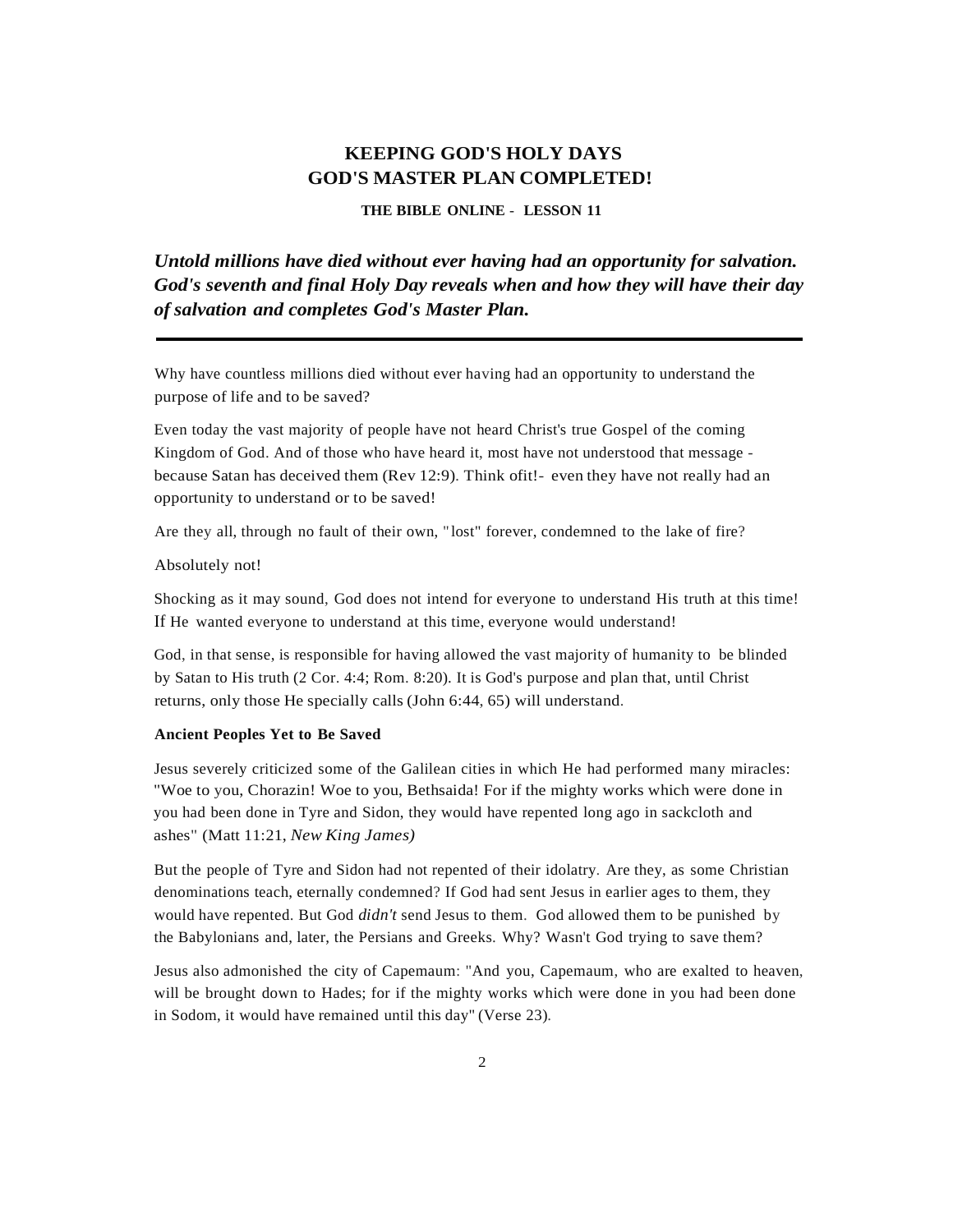Because of their grievous sins, God destroyed Sodom and Gomorrah with fire and brimstone (Gen 19:24-25). Some Christian denominations seem anxious to condemn them to eternal punishment. Yet Jesus said that if He had performed miracles in those cities, they would not have been destroyed. The people would have repented.

Is God fair? Yes. God knows that the people of Tyre, Sidon, Sodom and Gomorrah had not been sent a prophet to warn them. They will be given a future opportunity to see Jesus' mighty works; they will have an opportunity to repent; and they will have an opportunity to be saved!

### **God Is Fair**

God is a perfect combination oflove and justice (1 John 4:16; Isa 11:2-4). He punishes at particular periods in history the wicked for their sins.

But what of the millions of people for whom Christ died, yet who - through no fault of their own - did not know of God's provision to offer them salvation at a later time? How will they learn of salvation?

The answer is revealed in the final step in God's Master Plan - pictured by the seventh and final Holy Day.

After Christ returns and establishes the Kingdom of God on earth, He will *then* begin to teach the way of salvation to millions. As we learned in our last lesson, all those born during the Millennium will have their opportunity to understand God's truth and be born into His Family during the Millennium.

But what about the thousands of millions who have already died without ever hearing or understanding the way of salvation?

After the Millennium, they will be resurrected to mortal life and given their opportunity to understand God's truth, to be begotten by God's Spirit, to grow in His character and to become spirit-composed members of His ruling Family.

God is not a respecter of persons (Acts 10:34). *Everyone* will ultimately be given an opportunity to receive salvation! God is absolutely fair!

Just as the week is not complete without the seventh-day Sabbath, God's Master Plan is not complete without His seventh and final annual festival - the Last or Final Great Day!

The number *seven* in the Bible indicates completion and perfection. This seventh festival of God reveals the perfection of God's great Master Plan - that God's love and mercy toward mankind will extend *beyond* the Millennium.

In this lesson you will see God's perfect justice and mercy on all those who have not yet had their opportunity for salvation. To understand this final phase of God's plan, let's learn about the last of God's annual Holy Days, symbolizing the Last Great Judgment Day!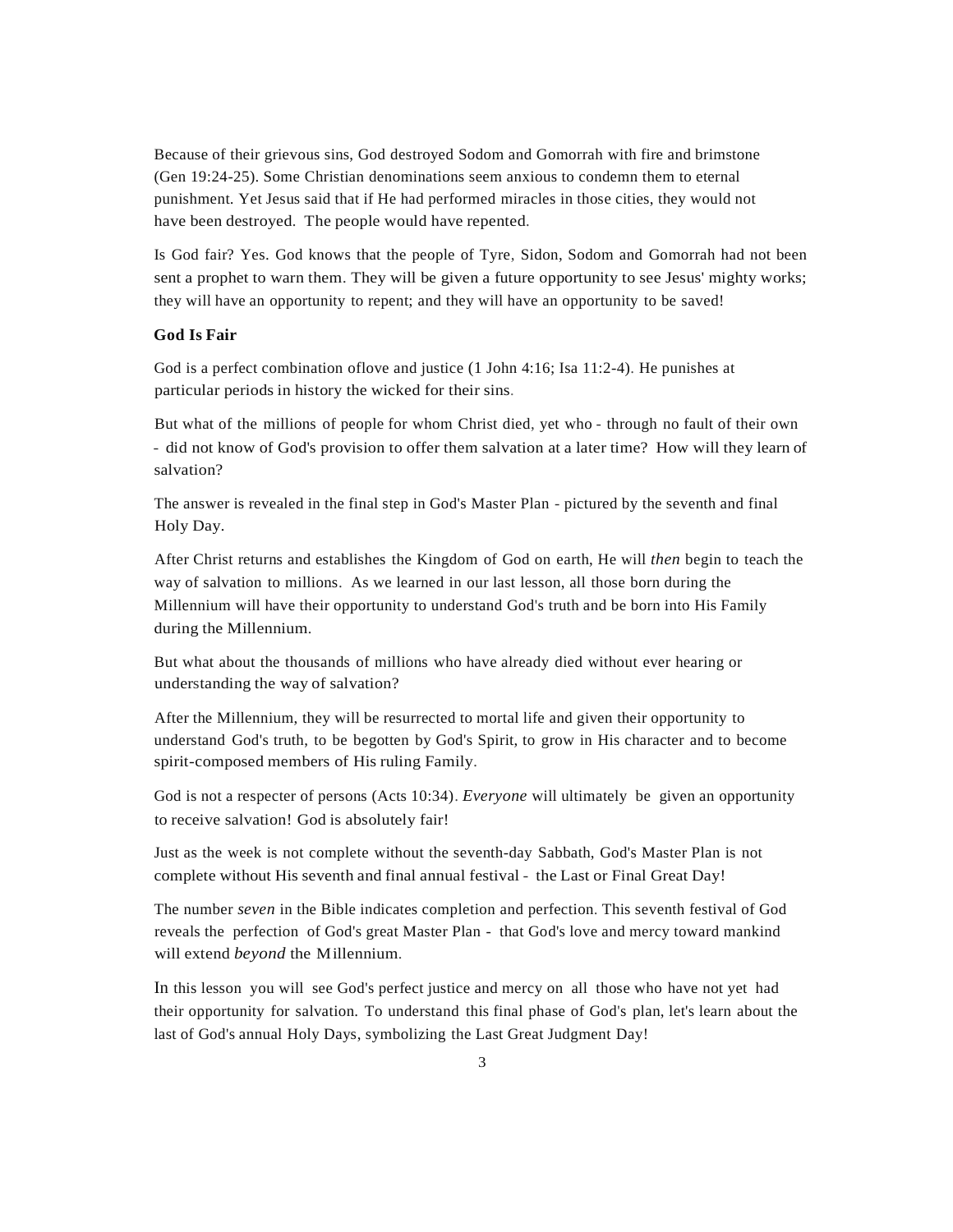6:44, no one can come to or believe on Him unless the Father draws or calls that person. The few whom God calls in this age have access to God's Spirit now. But, for the vast majority, the fulfillment of Jesus' words must wait until the spiritual fulfillment of the Last Great Day.

#### **Meaning of Last Great Day**

1. Does God eventually want to call and save everyone? 2 Pet 3:9; 1 Tim 2:4. Will everyone be saved at the same time or is there a definite time-order or sequence? 1 Cor 15:22-24. Is it possible to be saved in any way except through Christ? John 3:16-17; 10:9, Acts 4:12; 1 Tim 2:5-6

COMMENT: Even as all men die, the same *all* will be made alive through Christ (1 Cor 15:22). Everyone who has ever lived and died will be resurrected - first Christ was resurrected, then later the saints who lived before Christ's Second Coming will be resurrected at His return.

But what about the vast majority who were not Christ's ? Paul in 1 Corinthians 15:24 includes them all in "the-end" - when Christ completes His job of conquering every enemy (verse 25). That will happen *after* the Millennium (Rev 20:7-10).

Those who have not heard or understood God's truth have not been irrevocably condemned to eternal death. They have not sinned willfully. They have not had a chance! Even if they lived up to the best they knew while alive, the Bible teaches that there is only one way to salvation through belief in Christ and spiritual conversion and growth as defined in the Bible.

Most of our loved ones who have died "unsaved" did not die eternally lost. They most likely were not called during this age but their call will come later. After the Millennium they will be resurrected to mortal life and given spiritual understanding and the opportunity to become members of God 's Family.

2. Did Paul understand that the Israelites, and mankind in general, were spiritually blinded? Rom 10:16, 18-21. Although these Israelites heard God's truth, they did not obey it. Was this because God had purposely allowed their blindness? Rom 11:8, 25, 32. Yet, did Paul know that they would have a *future* opportunity to receive salvation? Verse 26.

COMMENT: When will this resurrection be? The book of Revelation reveals the sequence of prophecy. Let's examine it to learn when the unsaved dead will be raised and offered salvation. Let's learn the meaning of the Last Great Day.

3. Does the Bible speak of a "first" resurrection, implying that there will be more than one resurrection? Rev 20:5, last part. When will the *second* resurrection occur? Same verse, first part.

COMMENT: These are not "the dead in Christ," but simply the dead - those millions who are not Christ's - who have not been converted, who have not heard the Gospel or understood it.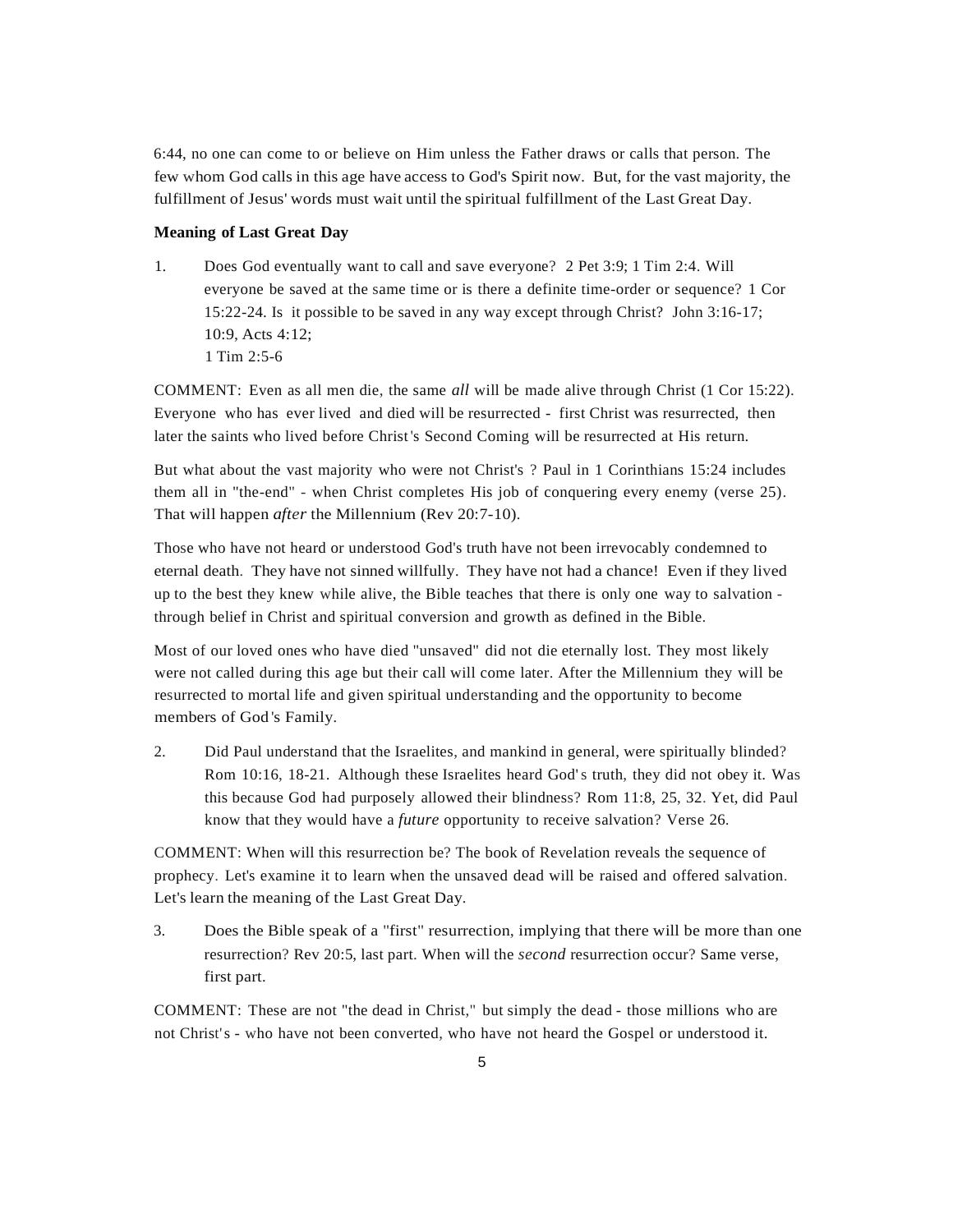But, in this last great judgment, people will not be subject to Satan's influence as we are today, because Satan will have been put away (Rev 20:10).

With God's Spirit freely available, and freed from Satan's spiritual influences, they will be given their one and only opportunity for salvation through repentance, baptism, receiving God's Spirit and growing in godly character during a second mortal life. They, like Christians today, will be required to act on the knowledge God will give them, to choose righteousness as defined by God's spiritual law, to quit breaking that law.

Those who continue to live God's way of life will be changed from mortality to immortality at the end of this period of judgment.

Those people who were born to physical life first - many before the First Coming of Jesus Christ and even those born before the Flood - have not yet had the opportunity to participate in God's plan. Their chance is coming, but they will be called last - in the Last Great Judgment.

Those now being called into God's Church, although born later, are being given their opportunity as God's firstfruits (Jas 1:18). Even people born during the Millennium will be called to participate in God's plan, before the vast majority of mankind who have lived in the first 6,000 years of human experience. Referring to this age, Jesus said: "The last shall be first, and the first last for many be called, but few chosen" (Matt 20:16).

The Last Great Day pictures the completion of God's Master Plan - the Great White Throne Judgment period after the Millennium. Revelation 20:5 shows that a second resurrection will occur after the Millennium, and verses 11-12 reveal that those in this resurrection, who died not having been called to participate in God's plan of salvation, willthen be given their opportunity to become members of God's divine Family.

## **Vast Majority to Be Saved**

- 1. Isaiah envisioned the final days of the judgment period when the resurrected billions will receive their call to participate in God's plan. How does he describe it? Isa 65:20-25.
- 2. Are these resurrected multitudes counted among God's elect made participants in His Master Plan and given the opportunity to enter God's Family? Verse 22-23. Will they then have a close relationship with God the Father? Verse 24.

COMMENT: Imagine, if you can, the astonishment of those resurrected at the beginning of this period of judgment. Each person will be in his first moment of consciousness since death. At first, some may think they are in heaven, hell or purgatory. Most will simply be confused bewildered.

Nothing that many had been taught about an afterlife will turn out to be true. Faced with undeniable evidence that their old teachings and ways were false, they will be more willing to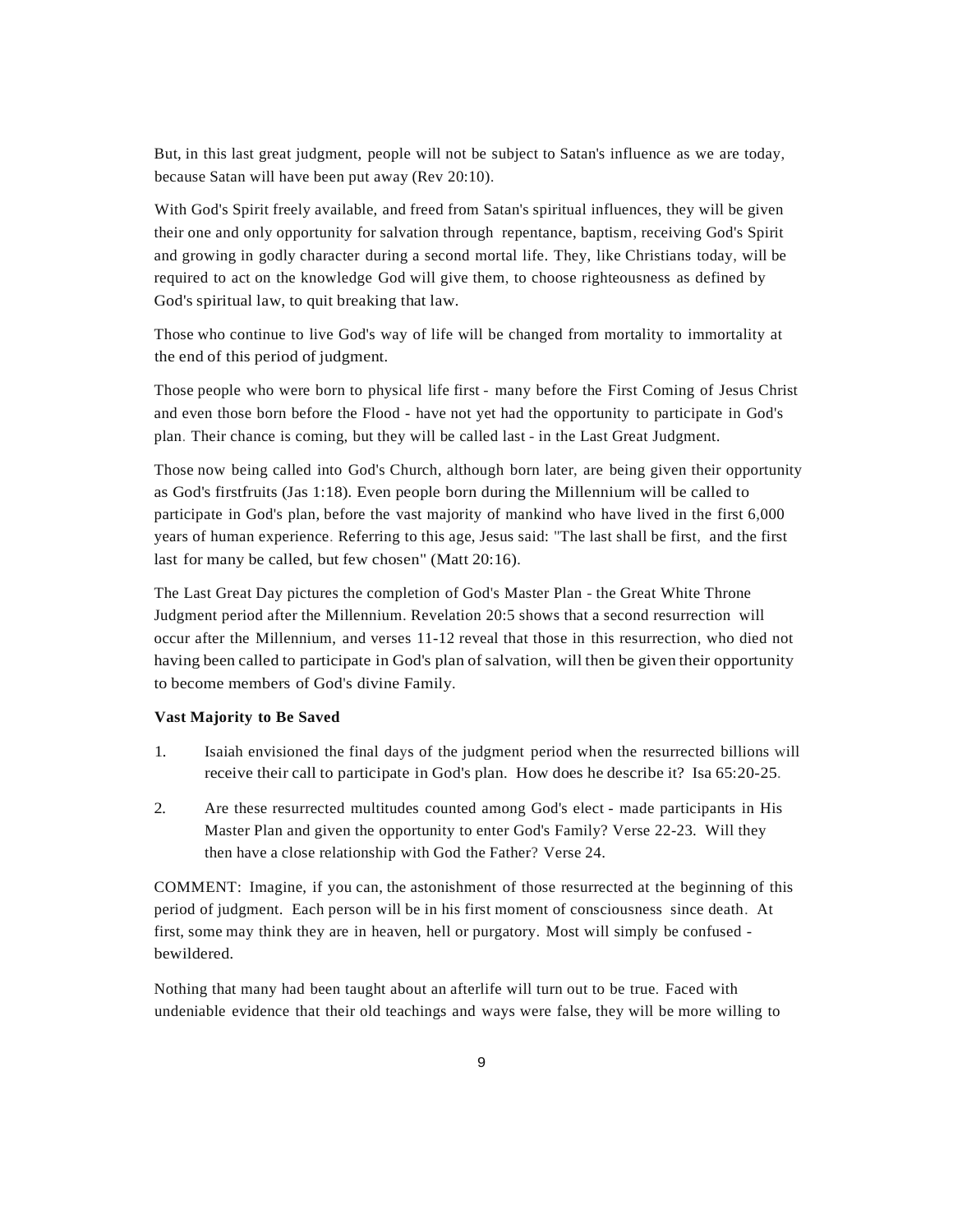returns. Nor are the dead referred to in the above verses those converted during the millennium, because they will have already inherited God's Kingdom during the 1,000 years, after living a normal life span.

Revelation 20:11-12 refers to the *second* resurrection - a resurrection to mortal life for all those who died in spiritual ignorance in past ages. Their time of salvation will then occur!

2. Who will be resurrected in this Last Great Judgment? Matt 11:21-24. Will all of these people rise in a time of judgment? Matt 12:41-42.

COMMENT: Jesus spoke of a time of judgment when those ancient peoples would be given an opportunity to understand what He has been preaching to the people of Chorazin, Bethsaida and Capernaum. They, too, will hear the good news!

Christ mentioned the people of Tyre and Sidon, Sodom, Nineveh in Jonah's time and the Queen of the South. All of these examples of people who lived in different generations are compared to those who lived in the cities and towns of Jesus' day, the vast majority of whom did not understand or believe His message. Jesus tells us that they will all be resurrected with the generation that lived during His time!

Jesus gave enough examples of people living at widespread times to prove that most of humanity will be brought back to live at the same time on this earth. There will be pre-Flood men and women, all 12 tribes oflsrael, those who lived during the Middle Ages and the vast majority living now.

Even babies and children who died untimely deaths will be resurrected then. They will all rise in the second resurrection because they had not been called by God during their first lifetime.

This group included all people of all times except those who will have already been born of God, and those relatively few people who already had their opportunity to receive eternal life but deliberately rejected it and sinned willfully. Those few will be resurrected and will be destroyed in the lake of fire (Rev 20:13-15).

- 3. Did the prophet Ezekiel describe a resurrection of dead Israelites back to mortal life? Ezek 37:11-13. Is this clearly a resurrection to physical life - do the bodies have flesh, skin and bones, and require air to live? Verses 5-9.
- 4. Will God give His Spirit to these millions of people? Verse 14. Will the Gentiles also be resurrected and return to their "former estate"? Ezek 16:55.

COMMENT: Israel is a type of all nations. Ezekiel's prophecies describe a time when both Israelites and Gentiles who died in spiritual ignorance will be given an opportunity to receive salvation.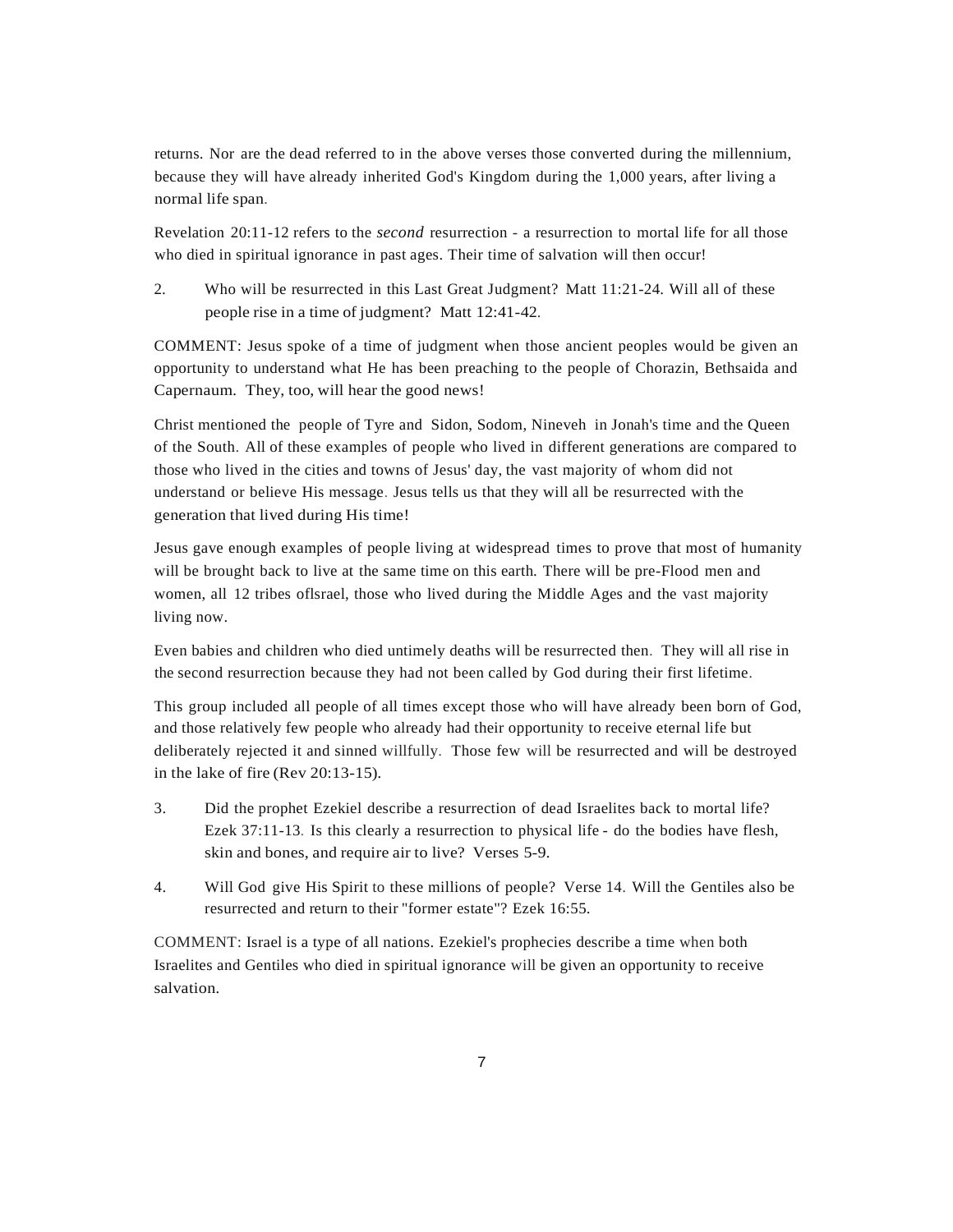## **LESSON 11**

## **God's Final Harvest Festival**

1. Did God command His people to observe an eighth day of worship immediately after the seven days of the Feast of Tabernacles? Lev 23:34-36, 39. Are God's people to keep this eighth day as a separate festival, distinct from the Feast of Tabernacles? Verse 39-42.

COMMENT: The last annual Sabbath or Holy Day is observed immediately after the Feast of Tabernacles. It was therefore associated with the Feast of Tabernacles and was called "the eighth day." It is clearly a *separate* festival and Holy Day. Because the eighth day is the final annual Holy Day, it came to be known among Christians as the Last or Final Great Day.

2. How long are God's people to continue keeping this annual festival? Verse 41. In the days of Solomon, did Israel keep the feast of the eighth day? 2 Chron 7:8-10.

COMMENT: To celebrate the dedication of the new Temple, King Solomon held a special sevenday feast from the eighth to the 14th of the seventh month. (Of course, their feasting would have been interrupted by the Day of Atonement, the 10th of the month.) The people then celebrated the Feast of Tabernacles for seven days-the  $15<sup>th</sup>$  through the  $21<sup>st</sup>$ . On the  $22<sup>nd</sup>$ , theyobserved the last or eighth day. After that annual Sabbath, the people returned to their homes.

3. After God allowed the Children oflsrael to be taken into captivity for neglecting His Sabbaths and forgetting His Holy Days, some of the people were permitted to return to Judea. Under Ezra and Nehemiah, did these people learn that God's Holy Days were not complete until the eighth day was observed? Neh. 8:14-18.

COMMENT: Note the word, "according unto the manner." The eighth day was kept according to the manner written in Leviticus 23:36.

#### **Jesus' Example**

Jesus taught His disciples to follow His example and to teach others to do likewise. "Go ye therefore, and teach all nations, baptizing them ... teaching them to observe all things whatsoever I have commanded you" (Matt 28:19-20).

1. Did Jesus observe the Feast of Tabernacles? John 7:2, 8-10. Did He know that the Holy Day cycle was not complete until the eighth day of the Feast had been observed? Verse 37. What did Jesus speak about on this final Holy Day? Verses 37-39.

COMMENT: Jesus spoke this on the eve of the Last Great Day, after the traditional waterpouring ceremony, which occurred on the seventh day of the Feast of Tabernacles. Jesus was not talking about physical thirst. He was revealing that if any man have spiritual thirst, and believes on Him, he can come to the Christ and drink in the Holy Spirit. But, as Jesus made clear in John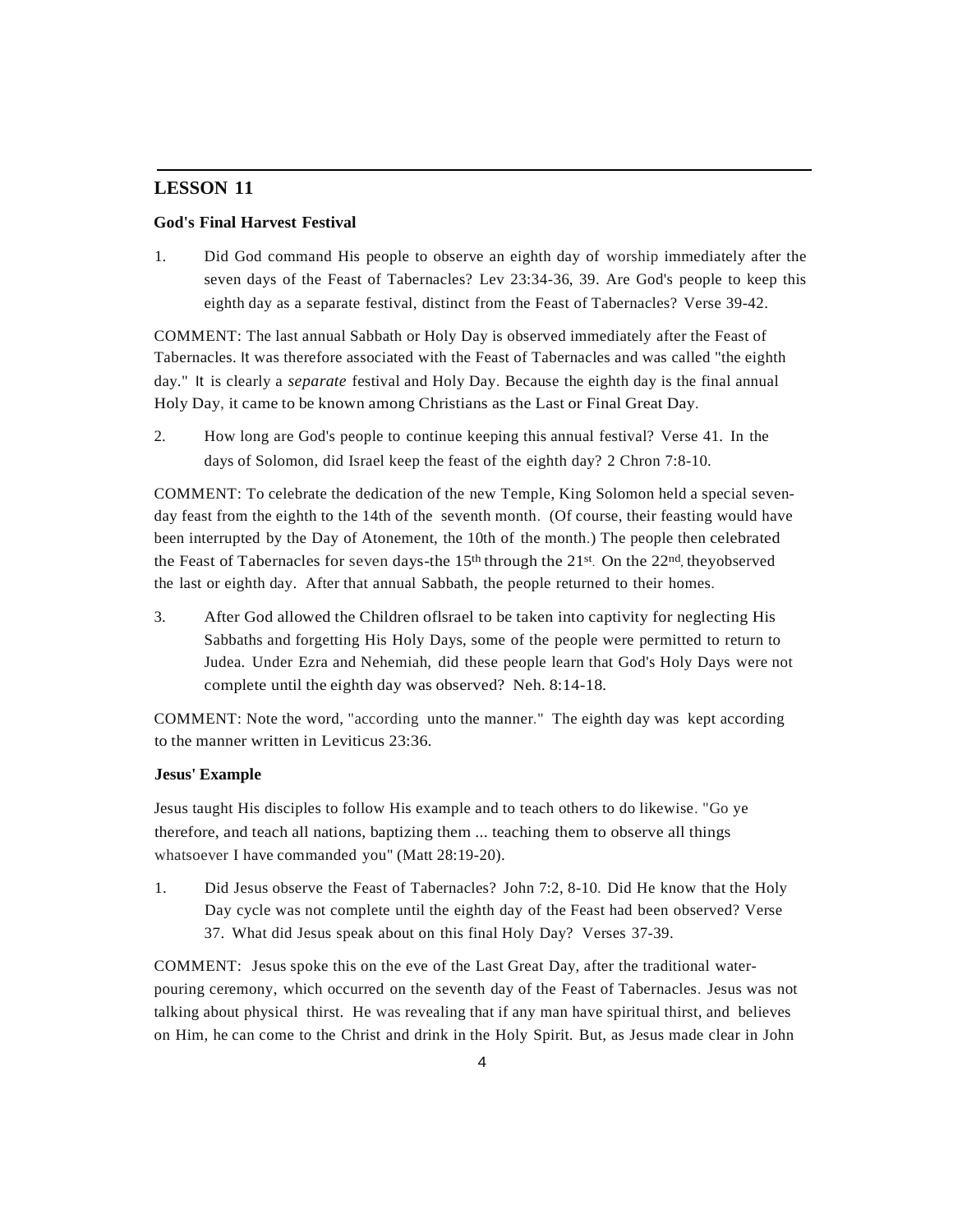5. Does the Apostle Paul explain to Gentiles that until they are called to salvation through Christ, they are without hope of eternal life? Eph 2:11-12. Is God willing to overlook sins done in ignorance? Acts 17:30. But once spiritual understanding of God's Master Plan is made available, what is His command? Same verse.

## **What Is Judgment?**

- 1. Who will be the Chief Judge in the Last Great Judgment? Dan 7:9-10; Ps 9:7; John 5:21-22; Acts 10:42. Will the saints judge with Him? 1 Cor 6:2.
- 2. How will the judgment of this great multitude be accomplished? Rom 2:6-11; Eccl 12:13-14; 2 Cor 5:10. Will they be judged by the Word of God- the Bible - in accordance with what they will do after they are resurrected to mortal life? Dan 7:10; Rev 20:12.

COMMENT: The Hebrew word translated "books" in Daniel 7:10 corresponds to the Greek word translated "books" in Revelation 20:12. This Greek word is *biblia,* and it is from this word that the English word Bible is derived.

The books that will be opened are the books of the Bible! They will be opened to the understanding of thousands of millions of people - everyone who was unable to know and understand God's purpose and plan for them during their previous lifetime because they had not been called by the Father and given His Spirit of understanding.

Some, assuming that "judgment" means only the pronouncing of a sentence based on past behavior, have thought that these people, even if they repented, could do nothing to change their fate. Thankfully, God is merciful, always willing to forgive upon true repentance.

Let's better understand what the Bible means when it uses the word *judgment.*

3. Are true Christians today already being judged by God? 1 Pet 4:17. Is this judgment so that they might *avoid* condemnation? 1 Cor 11:32.

COMMENT: God judges His children today by evaluating how well they live by His written Word. Their rewards in God's Kingdom will depend on their character development during their mortal life. It is a process requiring time and opportunity for learning and growth.

Those resurrected after the Millennium will be judged the *same way.* They, like Spirit-begotten Christians today, will be given enough time to prove they are willing to live God's way through a life of overcoming and obedience to God.

In this period of judgment after the 1,000 years, not only will the Bible be opened, but the Book of Life will also be opened. These people will be given an opportunity to receive eternal life! God, in perfect fairness, will give them an opportunity for salvation, just as He gives to those He calls now.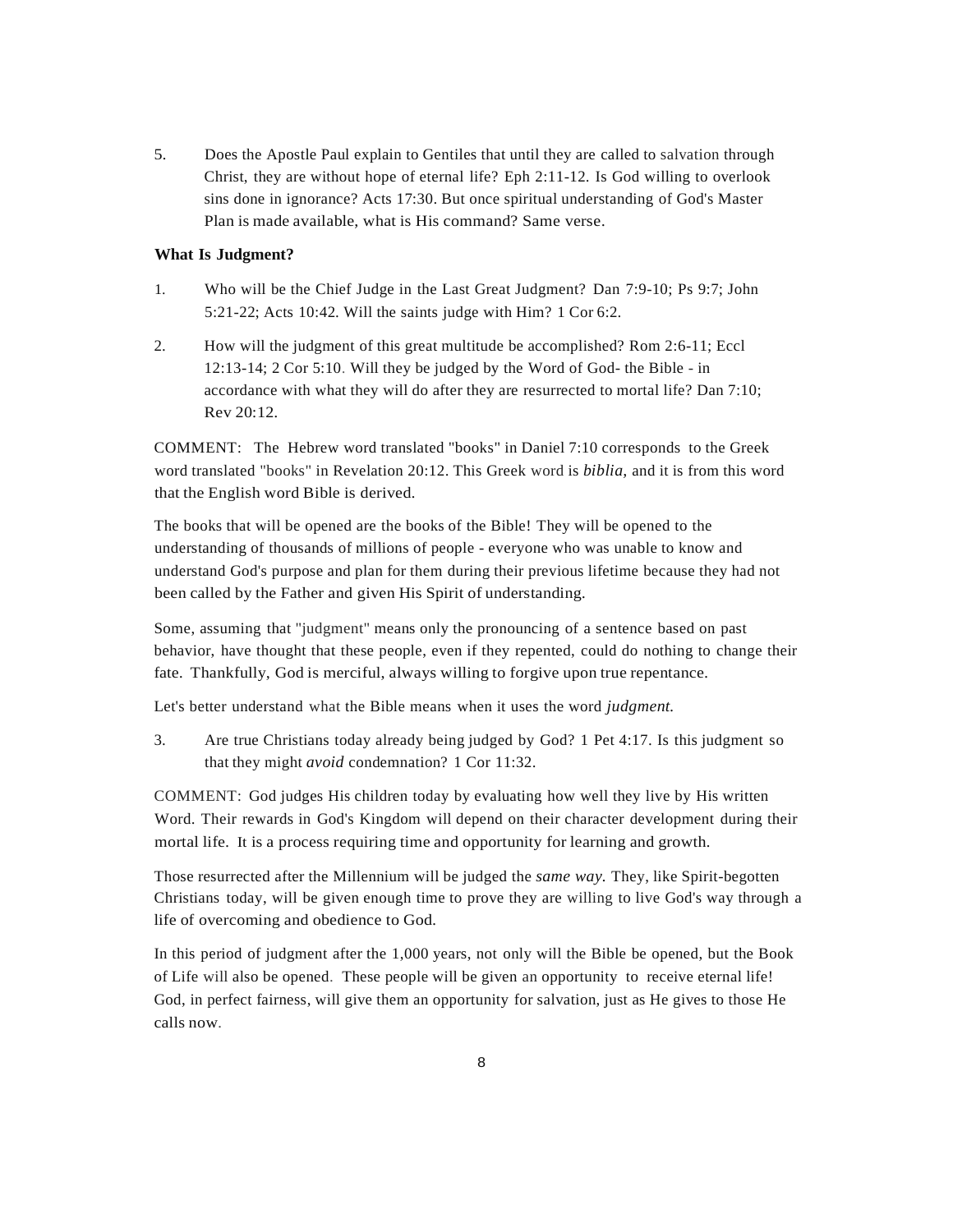The sentence, "Thisis the first resurrection," refers to the resurrection to immortal life of the first fruits of God's plan, which will occur at Christ's return just before the 1,000-year period begins (verses 4, 6).

But notice the first sentence in verse 5: "But the rest of the dead [those who have not yet had an opportunity to understand God's truth] lived not again [would not come up in a resurrection'] until the thousand years were "finished."

This resurrection, which will occur *after* the 1,000 years, is the second resurrection. It will be a resurrection to *mortal* life.

4. All during the Millennium, Satan will be restrained, prevented from deceiving the nations (Rev 20:1-3). After the 1,000 years are over, will Satan be loosed out of his prison? Verse 7. Will he go out to deceive all the humans who are not then born into God's Kingdom? Verses 8-9. What will then happen to Satan? Verse 10.

COMMENT: This will prove, for anyone who might doubt, that Satan will not repent even after he sees the wonderful results of 1,000 years ofrighteous rule. The humans who are so easily deceived into fighting Christ will also be proving that they weren't paying attention to what they were being taught at the close of the 1,000 years.

Satan and the demons will then be cast into the lake of fire. Some Bibles use italics to show that the word *are* in verse 10 was added by the translators. It is not found in the Greek manuscripts.

The phrase should read "where the beast and the false prophet *were cast."* The unwritten verb in the Greek should be understood to be in the same tense as the verb in the first half of the sentence. **The** *Amplified Bible, Classic Edition* **has it correct.**

The beast and false prophet will be cast into a lake of fire at the beginning of the Millennium (Rev 19:20). These two mortal men will be killed and consumed by that fire, and by the time Satan is cast into that fire, the beast and false prophet will have been dead more than 1,000 years.

In the lake of fire, Satan will be able to do nothing. God will have rendered him completely powerless - unable to deceive the rest of the dead, who will then be resurrected to have their opportunity to understand God's Master Plan.

#### **Great White Throne Judgment**

1. What will happen after Satan's final rebellion and punishment? Rev 20:11-12. Who are the people resurrected in this Great White Throne Judgment? Verse 12. Also notice Daniel 7:9-10.

COMMENT: The dead who stand before God couldn't include true Christians today because they will appear before Christ and receive their rewards at the first resurrection when Christ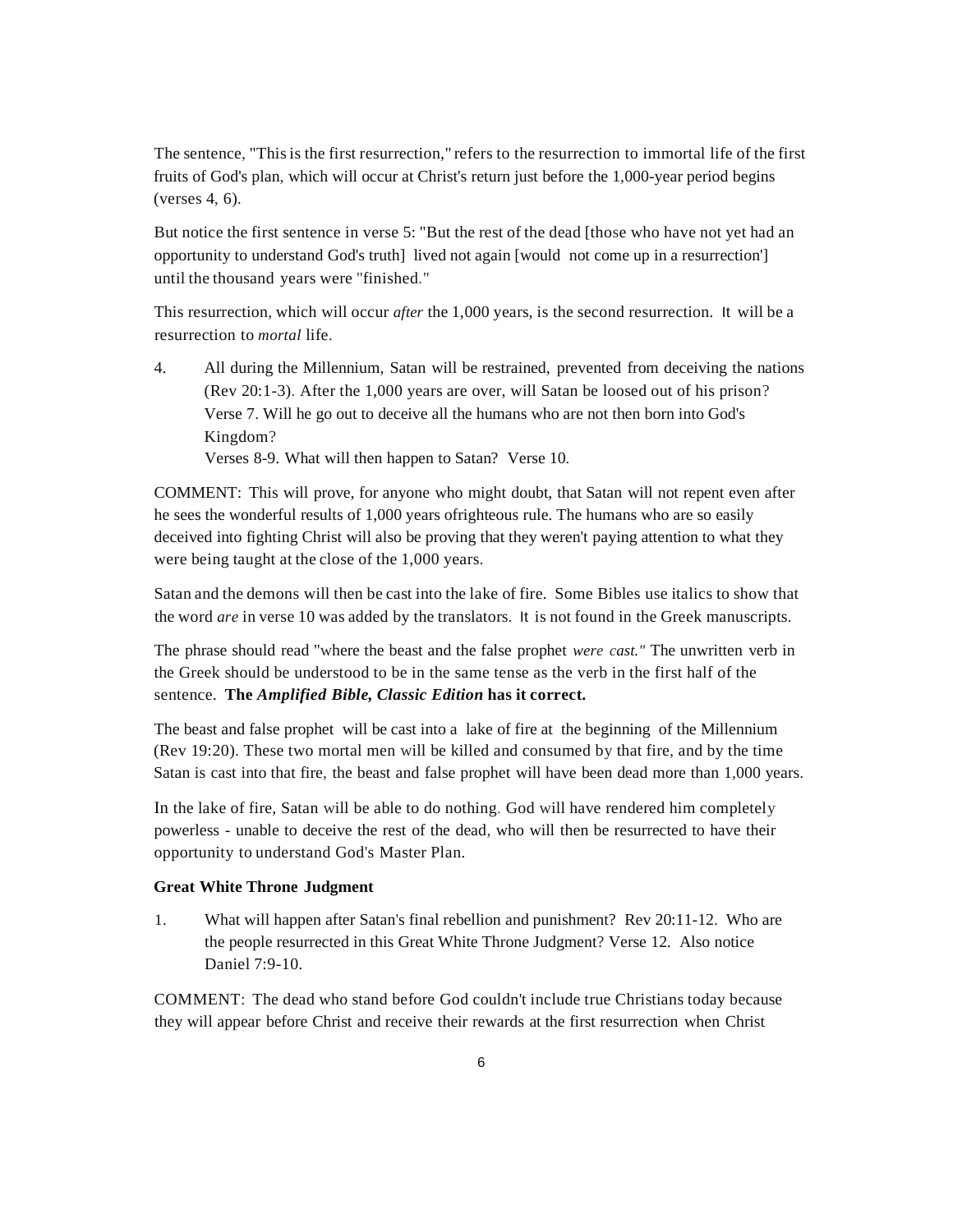start over and be taught the truth. Untold millions who have not had any religious teaching whatsoever will start learning from scratch.

Who will teach these thousands of millions? Millions of teachers who will have been born into God's Family in the first resurrection and during the Millennium!

Those resurrected to mortal life will then undergo a process of conversion similar to that of Spiritbegotten Christians today. They will be taught God's laws and will learn they are guilty of sin and deserving of the death penalty.

They will learn of God's mercy and that Christ paid the penalty for them, if they will accept His payment. The vast majority will repent.

Upon repentance and faith in Christ as their personal Savior, they will be forgiven and God's Spirit will be given to them. Then they, as Spirit-begotten children of God, can begin growing spiritually- developing God's holy, righteous and perfect character within them.

Unlearning all the falsehoods learned in their first life and learning God's true ways will take time. And building character will take time, because character can be developed only through time and experience.

3. How long will this period of judgment last? Isa 65:20.

COMMENT: This verse strongly indicated that those resurrected then will live for 100 years, no matter how old they were when they died. Further, it indicated that the child (of God) will, at the end of this period, be changed - the fleshly cells of the body will die as the person puts on immorality. (This death of the physical cells of the body also occurs to Christians who are alive at Christ's Second coming. They, too, die - but do not sleep the sleep of death; they are in the ''twinkling of an eye" changed to immortality.) The wicked sinner at the end of the 100 years will be under a curse - will die in the lake of fire.

During this time, Christ and the resurrected saints will rule. The earth will be as peaceful and productive as during the Millennium. Children who died in the first 6,000 years will live again for 100 years, building character through the power of God's Holy Spirit. Older people who died without knowing God's plan will be resurrected to live for 100 more years.

The ancient peoples Jesus mentioned in Matthew 11 and 12 would have repented if He had come to them in their day (Matt 11:21). And they *will* repent and be given God's Spirit when resurrected into a world that has been personally ruled by Jesus Christ for 1,000 years!

Your Bible shows that the *vast majority* of those who have ever lived will finally be born into God's Family at the end of their coming period of judgment. God's Master Plan of salvation for all mankind will then be complete.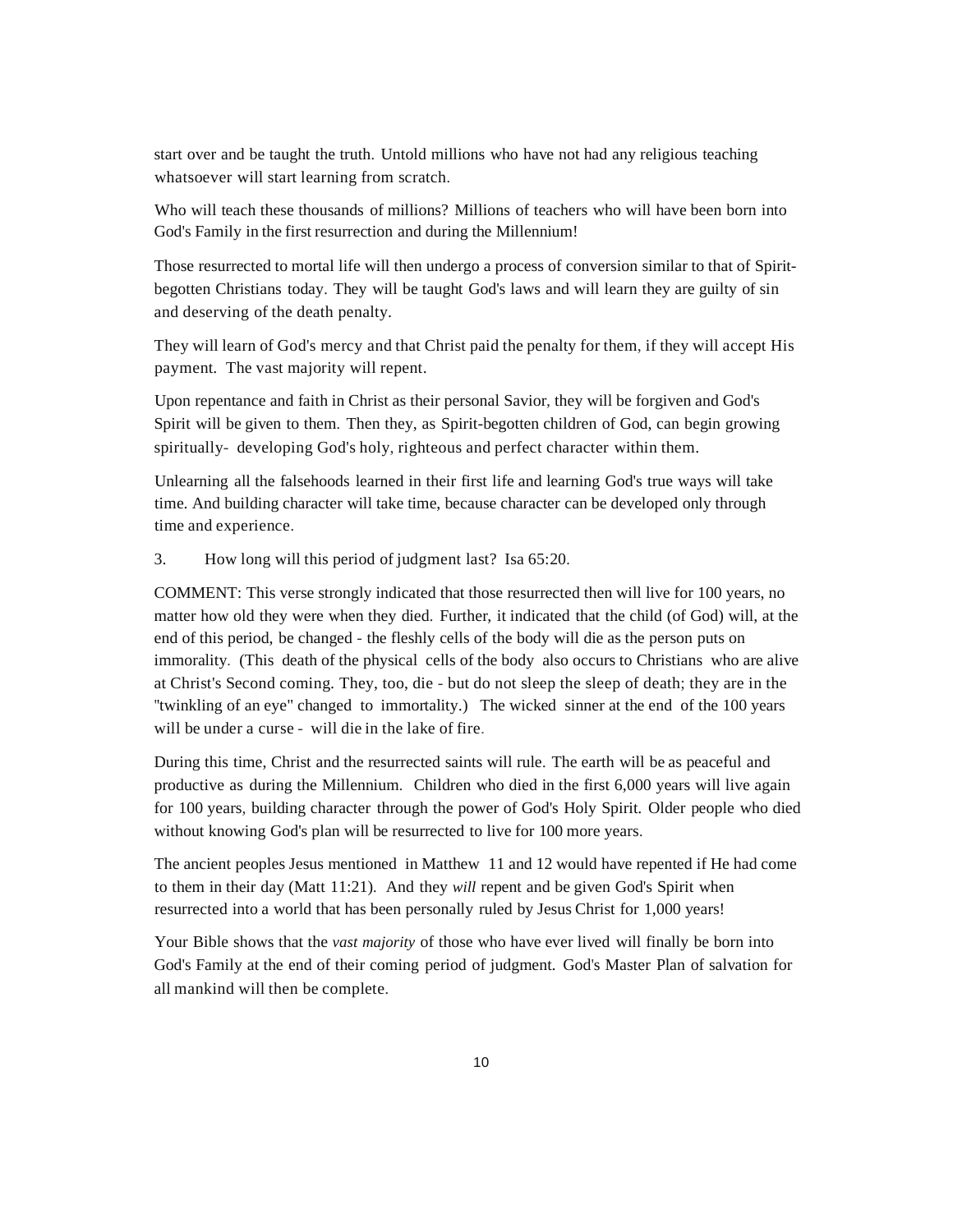"Easter" is actually a slightly changed English spelling of the name of the ancient Assyrian goddess *Ishtar.* It was pronounced by the Assyrians as we pronounce *Easter* today.

The traditions associated with Easter, such as colored eggs, the Easter bunny and sunrise services, are pre-Christian and pagan in origin!

6. A traditional custom of Easter today is to attend an Easter sunrise service. Does the prophet Ezekiel make reference to a similar practice occurring during his time - more than 500 years before the birth ofJesus? Ezek. 8:16. Does God approve of this custom? Verses 15, 17,

COMMENT: It was an ancient heathen custom to gather at sunrise and worship the rising sun. Such services were being observed in Ezekiel's day by the nation of Judah. They had "borrowed" some of the heathen customs, in spite of God's command not to follow pagan practices in worshipping **Him!**

However, many who understand that Christmas and Easter evolved from pagan customs originally honoring pagan gods will say that they observe these days and these customs to "honor" Christ.

7. What does God warn about learning and following the customs and traditions of the heathen? Deut 12:29-31; Jer 10:2

COMMENT: God plainly commands His people not to adopt the practices of pagan nations. God will not accept this kind of worship, even though intended in His honor! God cannot be honored in disobedience.

8. Did Christ say it is possible to worship Him and still do it in vain? Matt 15:9. What did He tell the scribes and Pharisees about following man's ideas on how to worship God? Mark 7:7-9.

COMMENT: God does not want people trying to honor Christ by following traditions and customs devised by men. Notice again God's command, "You shall not worship the Lord your God in that way" (Deut 12:31, *New King James)*.

If you would like to know more about the origins of Christmas and Easter and the customs associated with these holidays, please read *Xmas 2,000 Years Before Christ* and *Why Celebrate Easter.* Both publications are on our website.

#### **The Third Resurrection**

God Almighty, in His wisdom, has devised the best possible way for men of all times and nations to receive salvation and inherit eternal life in His Family.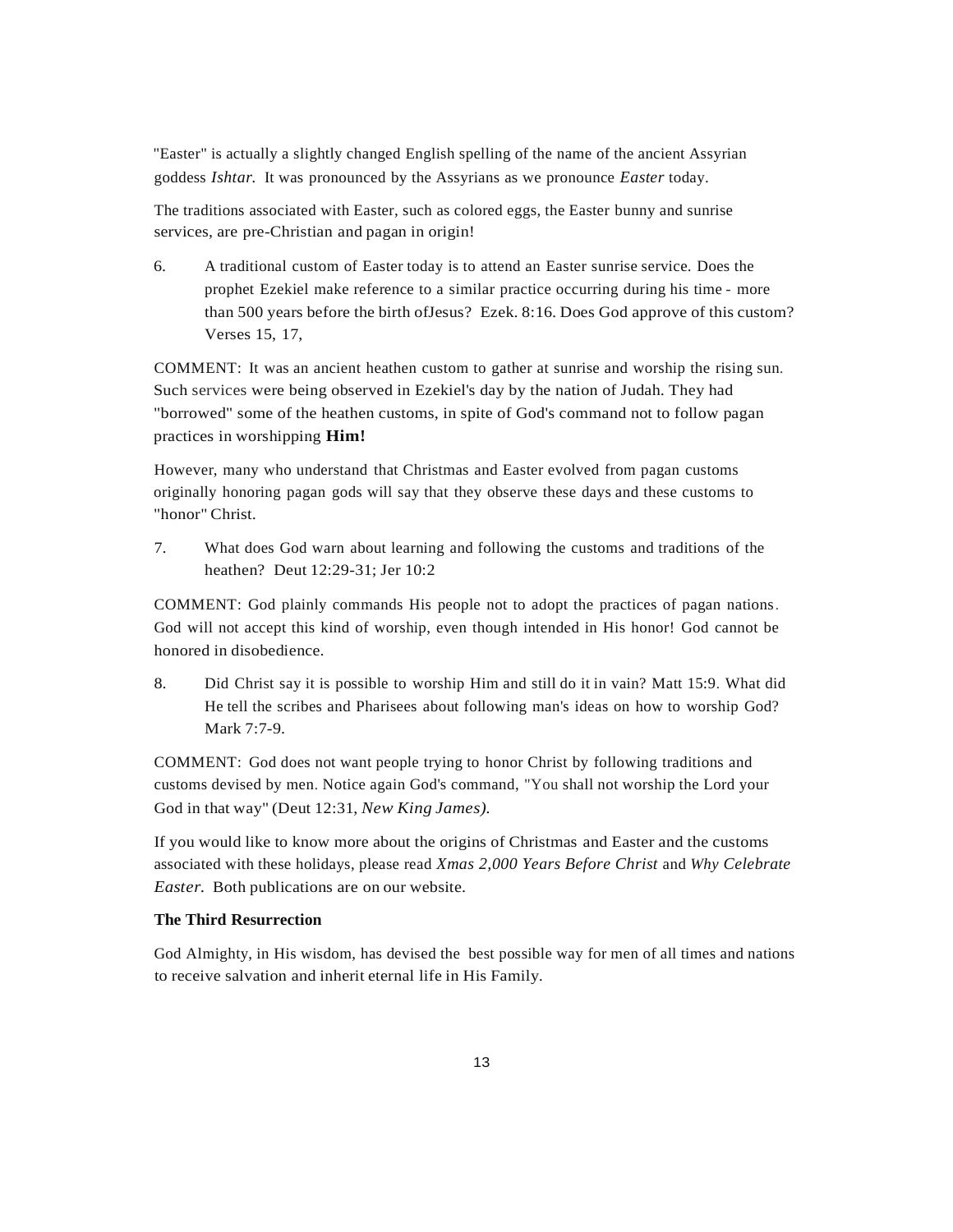Then the spirit-composed members of God's great ruling Family can look forward to new heavens and a new earth - and to new and wonderful opportunities in ruling the *universe* under God our Father and Jesus Christ our elder brother!

How wonderful and reassuring is the truth of our all-wise, loving and merciful Creator God!

## **Satan Has His Counterfeit Religious Holidays**

Satan has blinded the world to the spiritual truth you have just studied. The natural mind does not like God's laws, nor His Holy Days (Rom 8:7). Therefore, even religious men, invisibly influenced by the god of this world, have created substitutes of God's festivals. They may have been sincere in doing so but they were deceived!

Let's learn what God says about today's false religious traditions.

1. Did Christ instruct His apostles to observe His birth and resurrection, or just the opposite - to commemorate the date of His death? Luke 22:8, 13-20; 1 Cor 11:23-26.

COMMENT: God's commanded days are ignored by most profession Christians. Instead, the biggest religious days of modem Christianity are Christmas and Easter - neither of which is commanded!

2. What does the Bible reveal about weather and farming conditions surrounding the time of year when Christ was born? Luke 2:6-8, especially verse 8.

COMMENT: Many encyclopedias and other historical sources point out that Christ's birth could not have occurred in the month of December. The shepherds in Judea always brought their flocks in from the mountainsides and fields and corralled them no later than mid-October! They did this to protect the sheep and themselves from the cold rains that followed. The Bible itself shows that winter in Judea is the rainy season (Song of Solomon 2: 11; Ezra 10:9, 13).

Encyclopedias and other reference works all show that the exact date of Christ's birth is *unknown.* If Jesus Christ had intended for us to celebrate His birthday, then He would have revealed the exact date in the Bible. But He did not.

Since Jesus was not even born in December, what about the various customs and traditions associated with Christmas? Many have assumed that they stem from Christian origins.

But Christmas customs and practices originated long before Christ! According to the *Encyclopaedia Britannica,* "Christmas customs are an evolution from times that long antedate the Christian period - a descent from seasonal, pagan, religious and national practices, hedged about with legend and tradition" (article, "Christmas," 15th edition).

3. A common custom during the Christmas holiday season is to cut down an evergreen tree and decorate it. Does the prophet Jeremiah make reference to such a practice occurring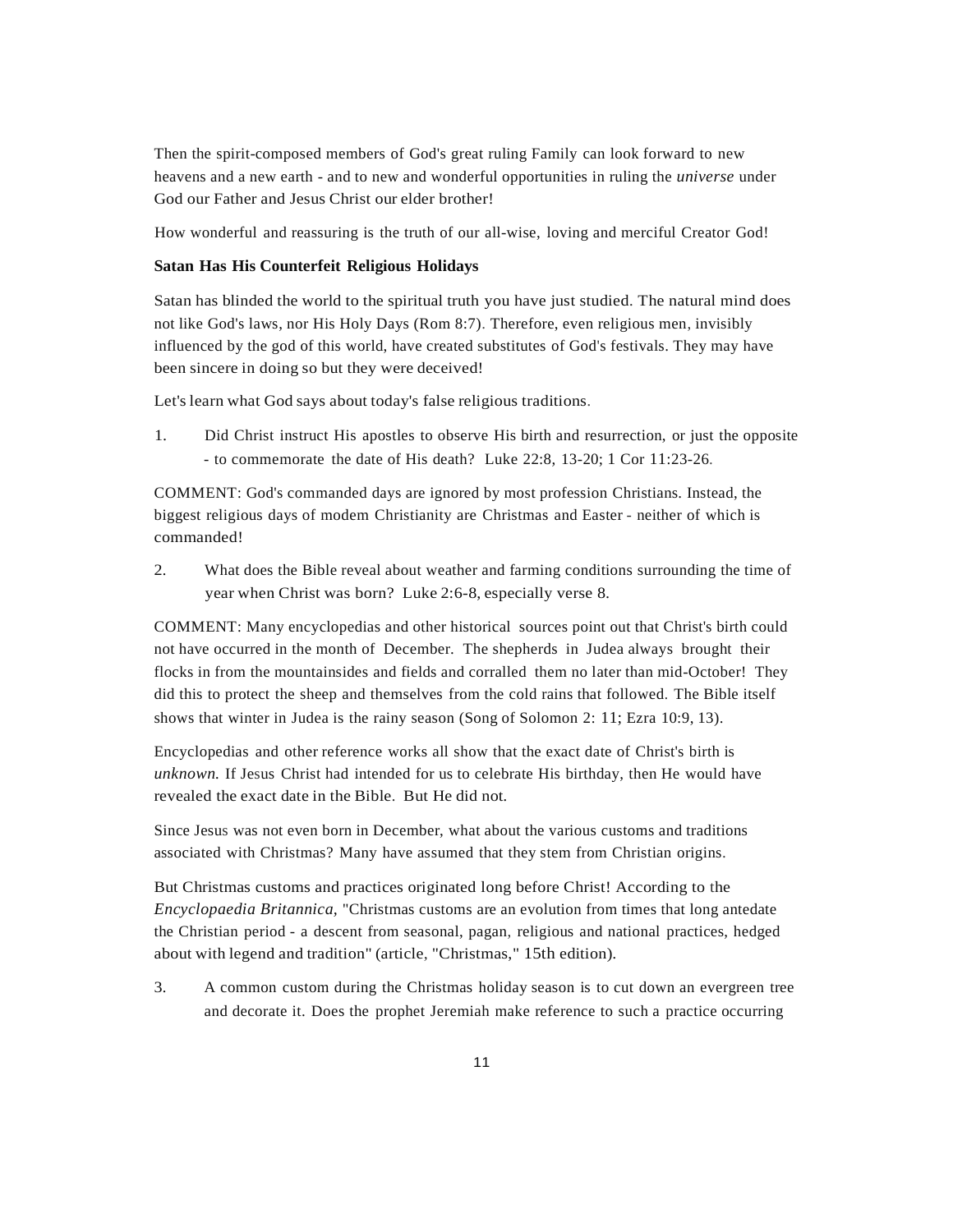during his time - hundreds of years before Christ? Jer 10:2-5. Whose custom was this? Verse 2-3.

COMMENT: The Bible clearly shows it was an ancient custom to cut down trees, decorate or carve them, and put them in their homes! God clearly commanded His people not to learn that way or follow it.

4. What is found in the Bible regarding the observance of "Easter"? Acts 12:4.

COMMENT: This is the only verse in the *Authorized* or *King James Version* of the Bible where the word Easter is mentioned. However, as any authority of the Greek language knows, it is a flagrant mistranslation! The original Greek word here is *pascha,* meaning Passover. In every other place in the New Testament where *pascha* is used, it is always translated Passover. Examples of this can be found in Matthew 26:2, 17-19; Mark 14:12 and 1 Cor 5:7. Virtually all other translations of the Bible correctly render *pascha* as Passover in Acts 12:4

According to the *Encyclopaedia Britannica,* "There is no indication of the observance of the Easter festival in the New Testament, or in the writings of the apostolic Fathers... The first Christians continued to observe the Jewish festivals [that is, God's - Leviticus 23:1-2], though in a new spirit, as commemoration of events which those festivals had foreshadowed" (Easter," 11th edition).

Another reason why "Easter Sunday" could not have been celebrated by the early Christian Church may be found in the fact that Christ was not resurrected on a Sunday morning.

5. What did Jesus say about the length of time He would be in the grave? Matt 12:39-40; Mark 8:31. Did He fulfill that sign "as he said"? Matt 28:6.

COMMENT: The only sign Christ gave to prove He was the Messiah was the length of time following His death that He would be buried - a period of three days and three nights, or 72 hours.

But according to the Easter tradition, Christ was crucified Friday afternoon and resurrected Sunday morning- a period of only *a day and a half,* or 36 hours!

Since Christ did fulfill His sign, the Good Friday-Easter Sunday tradition is just that- a *tradition* and not a fact! If you have not read the facts that prove Jesus was crucified and buried on a Wednesday and rose from the dead 72 hours later - late Saturday afternoon - read our booklet *The Resurrection Was Not on Sunday!* on our website, the bible fund.org.

And what about the various customs and traditions associated with Easter? Most assume that the customs of this religious holiday came from "Christian" origins. Easter and its customs date *long before* the resurrection of Jesus. Similar ceremonies were observed nearly 2,000 years before the beginning of the Christian era!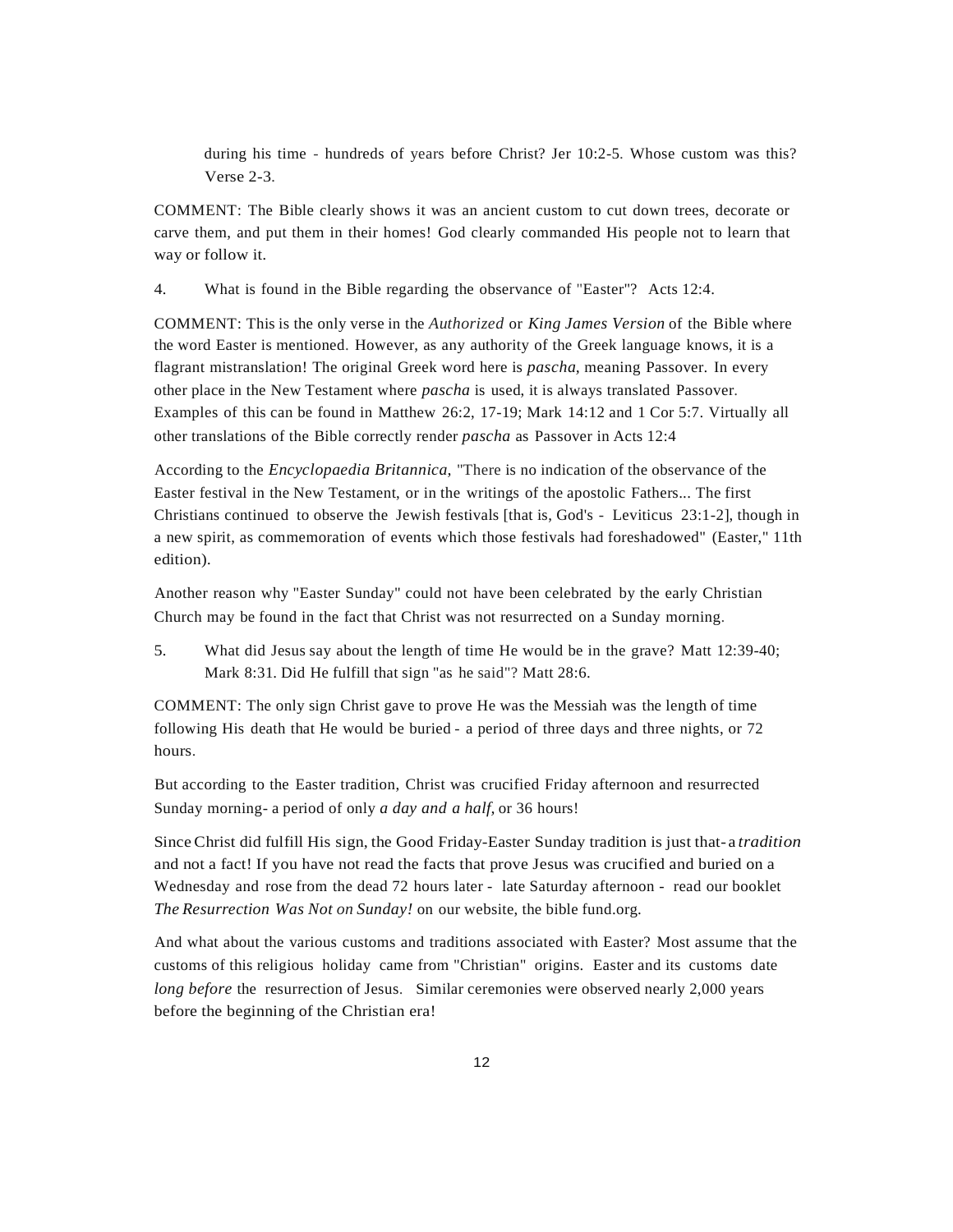COMMENT: Baptism means immersion, and the baptism with fire will be an immersion in fire. Just as the world before Noah was "baptized" - submerged in water - so the end-time world will be"baptized" with fire when God's Master Plan is complete.

The earth, befouled by sin, will be cleansed of all defilement in the baptism of fire.

## **New Heavens and New Earth**

1. After all of God's children are born into His spiritual Family and all sinners have been destroyed, what will God do next? Isa 65:17-19; Rev 21:1, 5; 2 Pet 3:13.

COMMENT: After the lake of fire, a new heaven and a new earth will appear. The new earth will become the headquarters for all future creating projects of the God Family. Let's glimpse this new project God has promised to begin.

2. Will the New Jerusalem come down out of heaven to the earth, and become the capital of the universe? Rev 21:2. Will God the Father join Jesus Christ on earth with His spiritcomposed children? Rev 22:3-4.

COMMENT: God the Father will not come to dwell on earth before the cleansing of the world in the lake of fire. After the earth is purified, God will establish His headquarters and throne on earth, in a new and perfectly built Jerusalem.

- 3. Will God share this new city with His spiritual children? Isa 66:22. Who will live in the holy city and have a part with God and Jesus Christ in the refurbishing of the universe? Rev 22:14.
- 4. What will the holy city be like? Rev 21:10-25. How large will it be? Verses 15-17.

COMMENT: The New Jerusalem will be about 1,400 miles (2,200 kilometers) in each direction. It will cover an area equal to the modem nations of Turkey, Syria, Iraq, Cyprus, Lebanon, Israel, Jordan, Egypt and Saudi Arabia combined!

5. Will rivers ofliving waters be available in the New Jerusalem? Rev 22:1-2.

## **God's Days are Full of Meaning.**

Let's briefly summarize the meaning of God's seven annual festivals. They picture God's plan of redemption or salvation - the divine plan by which God is reproducing Himself.

The Passover pictures the death of Christ, the Lamb of God, in payment for the penalty of human sins that are repented of. The seven days of the Feast of Unleavened Bread picture the Church coming out of sin, even as Israel came out of Egypt. The day of Pentecost, originally called Feast ofFirstfruits, pictures the Church as the first to be begotten and born as children of God during the Church age.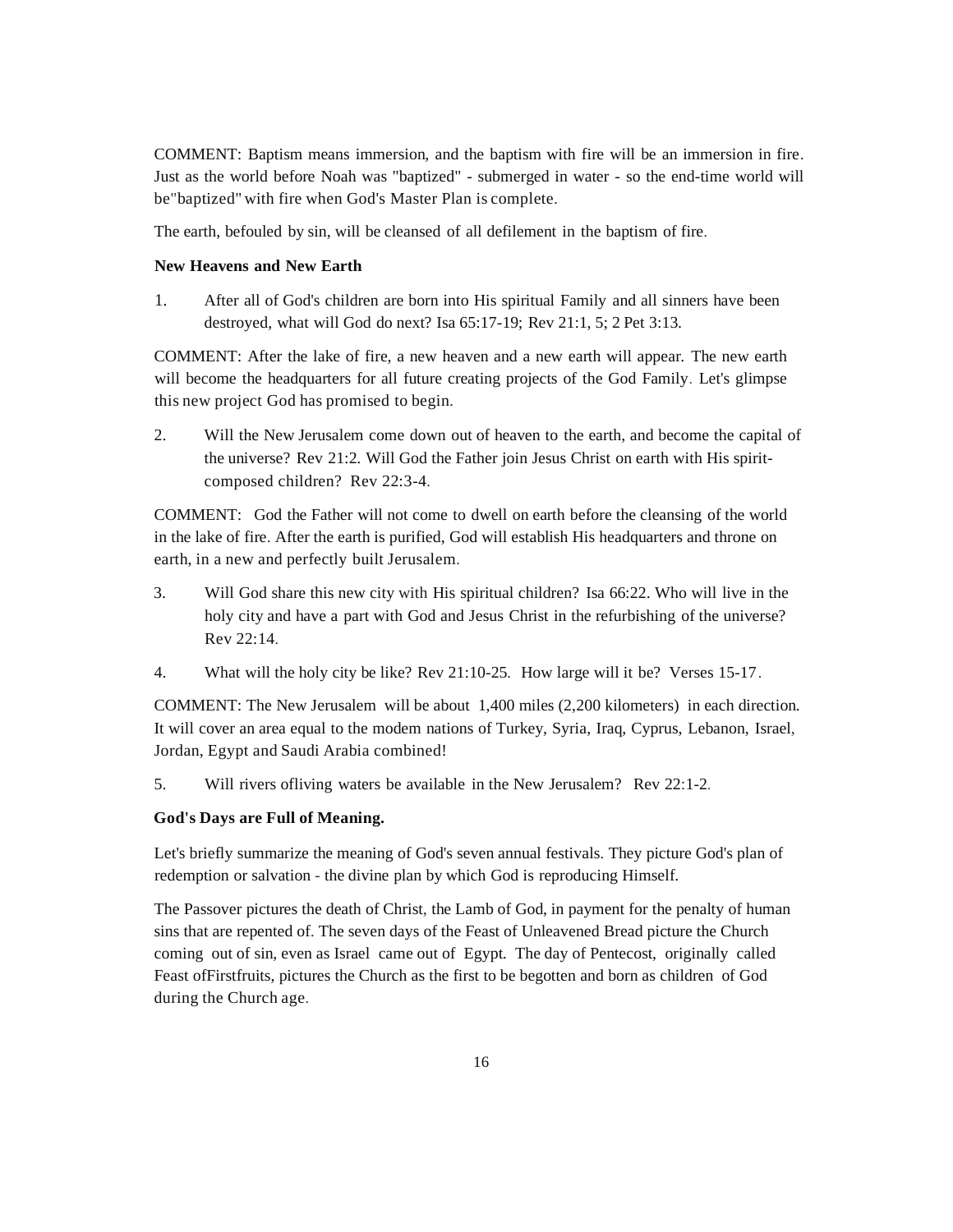God's Master Plan is so simple and effective that the overwhelming majority of mankind will eventually repent of all sin and turn gratefully to God, submitting to His guidance and government. But salvation is not universally guaranteed.

Out of all the earth's population, a few people will fail in God's plan. They will fail because they stubbornly insist on their own way- the way of death (Prov 14:12). They persist in living rebellious, sinful lives, making themselves and those around them miserable.

1. Will those whom God has called to receive the knowledge of salvation be given a second chance if they sin willfully? Heb 10:26-29; 6:4-6. To receive this punishment, was it first necessary for them to have known God's truth? Heb 10:26.

COMMENT: God will forgive any sin that is repented of - even if, through weakness, temptation or habit, the sin is repeated. As long as a person's intention, attitude and desire is to obey God, he will repent and God will forgive him (1 Johnl:9). Jesus said we ought to forgive 70 times seven times (Matt 18:21-22). God is even more willing to forgive than that!

So, what is a willful or an unforgivable sin?

If a person has been given spiritual understanding of God's way and has experienced the blessings of that way but decides he no longer wants it, changes his attitude, deliberately chooses a life of rebellion, despising God's laws, then his sin is unforgivable because he will not repent ofit! God will not give eternal life to anyone who insists on living Satan's way.

Such people have been specially called by God and given His Spirit, yet at some point in time they purposely, knowingly *rejected it!* Perhaps through bitterness, refusal to forgive others, or neglect of prayer and Bible study, they stopped allowing God to build His character in them.

Like the servant who did nothing with his talent (Matt 25:24-30), some failed in God's purpose for them. They became so calloused to their negligence and their sins that no matter what God could do to try to correct them, they will never want to repent.

God gives everyone all the help, encouragement and opportunity for success they need to inherit eternal life. God will never quit helping anyone! But these people have quit on God! They show by their actions that they don't really want eternal life in God's Family- and so God, in love, will not give it to them.

To guarantee peace, prosperity, happiness and success throughout all eternity, God can't allow these selfish people to make life miserable for others around them. Although God certainly has no pleasure in the death of the wicked (Ezek 18:31-32), these sinful people must be put out of the way. They must not be allowed to make themselves and others unhappy any longer. Let's understand what will happen to them after the Great White Throne Judgment period.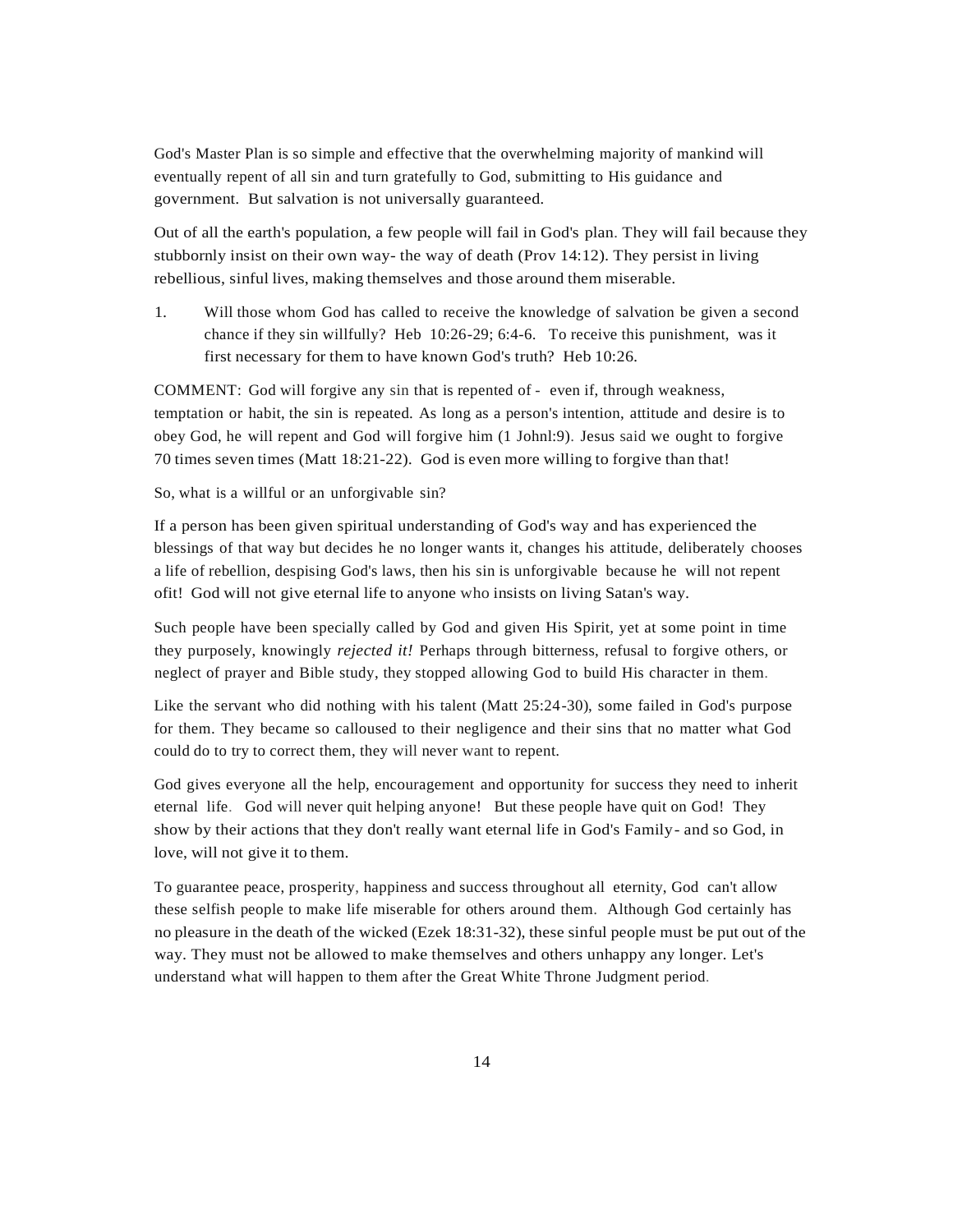2. After 100 years of testing, will those few who remain stubbornly rebellious be accursed? Isa 65:20. What does the Apostle John see happening immediately after the final period of testing is over? Rev 20:13-15.

COMMENT: **This is a FINAL resurrection.** It will occur after all who can be saved are saved. All of the wicked who have knowingly rejected God's way and died in their sins will appear before the judgment seat of Christ to receive their penalty - extinction in the lake of fire. This will be their second death. They will never again be resurrected.

3. Will all who stubbornly refuse to repent and who persist in breaking God's commandments ultimately find themselves in a lake of"fire and brimstone"? Rev 21:8; Dan 12:2; Mal 4:1-3.

COMMENT: Jesus said that the fate of the wicked is *gehenna* fire (Mark 9:43-38). *Gehenna* fire and the lake of fire are the same. This fire will have the appearance of a fiery lake.

Mortals naturally die once, because we just "wear out"(Heb 9:27). But if anyone dies the second death after the 100-year period, he will have been judged by God and Christ to be guilty of persistent disobedience and incorrigible rebellion. The second death will be for all eternity!

After the Great White Throne Judgment period, everyone will have had full opportunity to prove themselves. The vast majority will have yielded themselves to God and will have received God's gift of eternal life. Hundreds of thousands who qualified for responsibilities in the Kingdom of God before Christ's Second Coming, thousands who qualified for similar responsibilities during His 1,000-year reign on earth, and billions who qualified during the 100-year judgment period will be members of God's spiritual Family.

**The much smaller number or unrepentant rebellious will meet their Judge in the final resurrection.** Their temporary human life will be terminated. The lake of fire will consume them "body and soul," their wicked works and ultimately the entire surface of the world.

Only those who received spiritual life will escape this global destruction, in which all that is fleshly - corruptible - will perish. All that will remain of the wicked and their world will be ashes under the feet of the Spirit-born children of God.

- 4. To what historical event does the Apostle Peter compare this final world-consuming lake of fire? 2 Pet 3:5-7, 10-12. Did God destroy the ungodly men and society during the time ofNoah? Gen 6:12-13. But did God save righteous Noah and his family? Verses 9, 18, 22; Gen 7:1.
- 5. Did John the Baptist foretell a coming baptism in fire? Matt 3:11.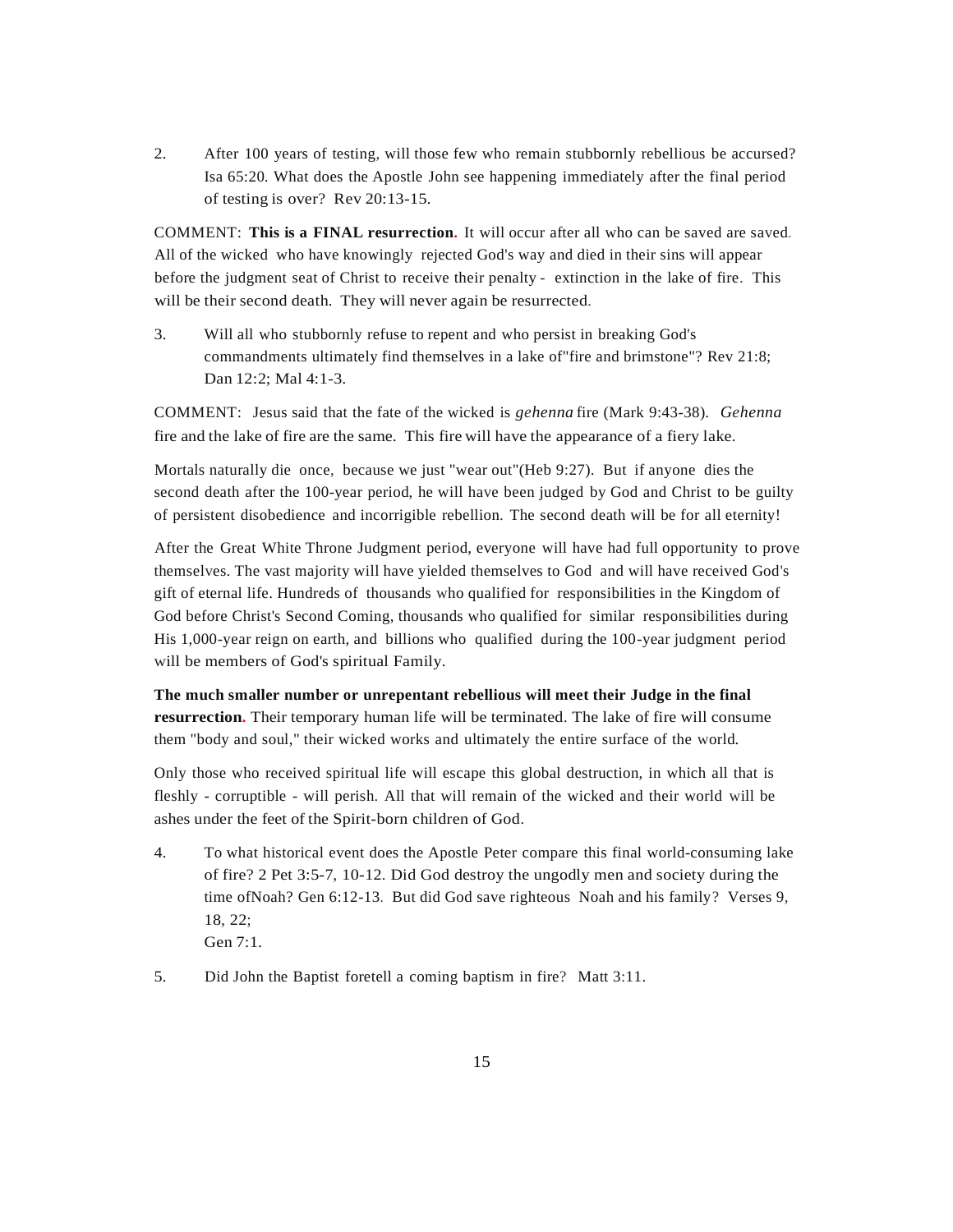The Feast of Trumpets pictures the Second Coming of Christ to take over earth's throne and to rule all nations. The Day of Atonement pictures the putting away of Satan. The seven days of the Feast of Tabernacles picture the 1,000-year reign of Christ and the Spirit-born children of God. The Last or Final Great Day pictures the final judgment, when salvation will be made available to all those who never had an opportunity in their first life.

God's festival days, unlike the holidays of man, have tremendous significance.

What we want to remember, we must continually review. As true Christians observe each annual festival and Holy Day in season, we are reminded of God's Master Plan and our individual part in it.

God's annual Holy Days give us the opportunity to "act out" God's plan each year. By doing this, our goal is constantly kept in front of our minds. It is renewed for us because we are symbolically " reliving" it every year.

God Almighty, in His loving mercy, has revealed this wonderful knowledge. To achieve the purpose for which we were born, we must - either now or later - keep the Holy Days that point out that purpose. What we do with this knowledge is up to us.

If you would like to know how and where to meet- inobedience to God's command found in Hebrews 10:24-25 - with brethren of like understanding on God's annual Holy Days, please feel welcome to contact us through our online contact page (www.thebiblefund.org).

### **TEST YOUR MEMORY**

This quiz is designed to help you remember the important facts you learned in the lesson.

You simply circle or underline each correct answer. After you've finished the test, check your choices with the correct answers listed at the end of the test, and then rate yourself.

- 1. Most people who have heard the true Gospel have
	- a. Had their opportunity for salvation.
	- b. Known it was the truth but rejected it.
	- c. Not understood the message.
	- d. Become true Christians.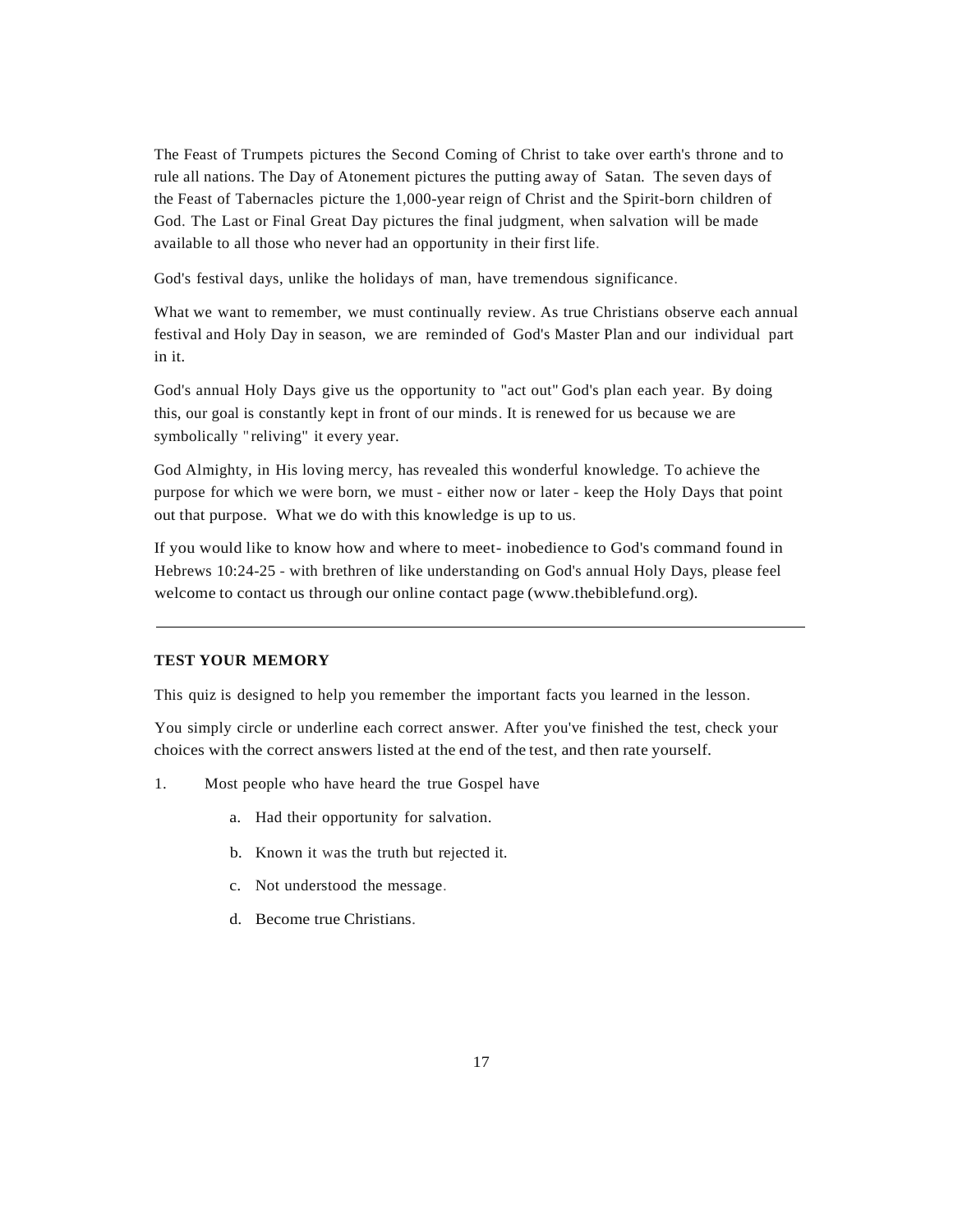- 2. Which one of the following statements is **FALSE?**
	- a. Humans cannot come to Christ unless God the Father calls them.
	- b. God does not intend for everyone to understand His truth at this time.
	- c. God allows spiritual blindness to affect the vast majority.
	- d. God is trying as hard as He can to save the world now.
- 3. If God had sent Jesus to perform miracles in the ancient cities of Tyre and Sidon,
	- a. He would have destroyed the cities.
	- b. The people would have repented.
	- c. He would have been unable to do very many works because of their unbelief.
	- d. The people would have accused Him of blasphemy and crucified Him.
- 4. When will the people of Tyre, Sidon, Sodom and Gomorrah- and everyone who has not had an opportunity for salvation - be given their opportunity to be saved?
	- a. Never.
	- b. After the third resurrection.
	- c. After the Millennium.
	- d. During the Millennium.
- 5. Of God's seven annual Sabbaths, the last one is
	- a. The closing or seventh day of the Feast of Tabernacles.
	- b. A distinct festival, the day immediately after the close of the Feast of Tabernacles.
	- c. No longer observed.
	- d. The only one Jesus did not observe.
- 6. Which one of the statements below is **TRUE?**
	- a. Christ will judge non-Christian people by the morals of the societies they lived in.
	- b. Jesus lived a good life so that those who don't know any better don't have to.
	- c. It is not possible to be saved in any way except through belief in Christ and His shed blood, followed by spiritual conversion and growth.
	- d. The vast majority are eternally " lost."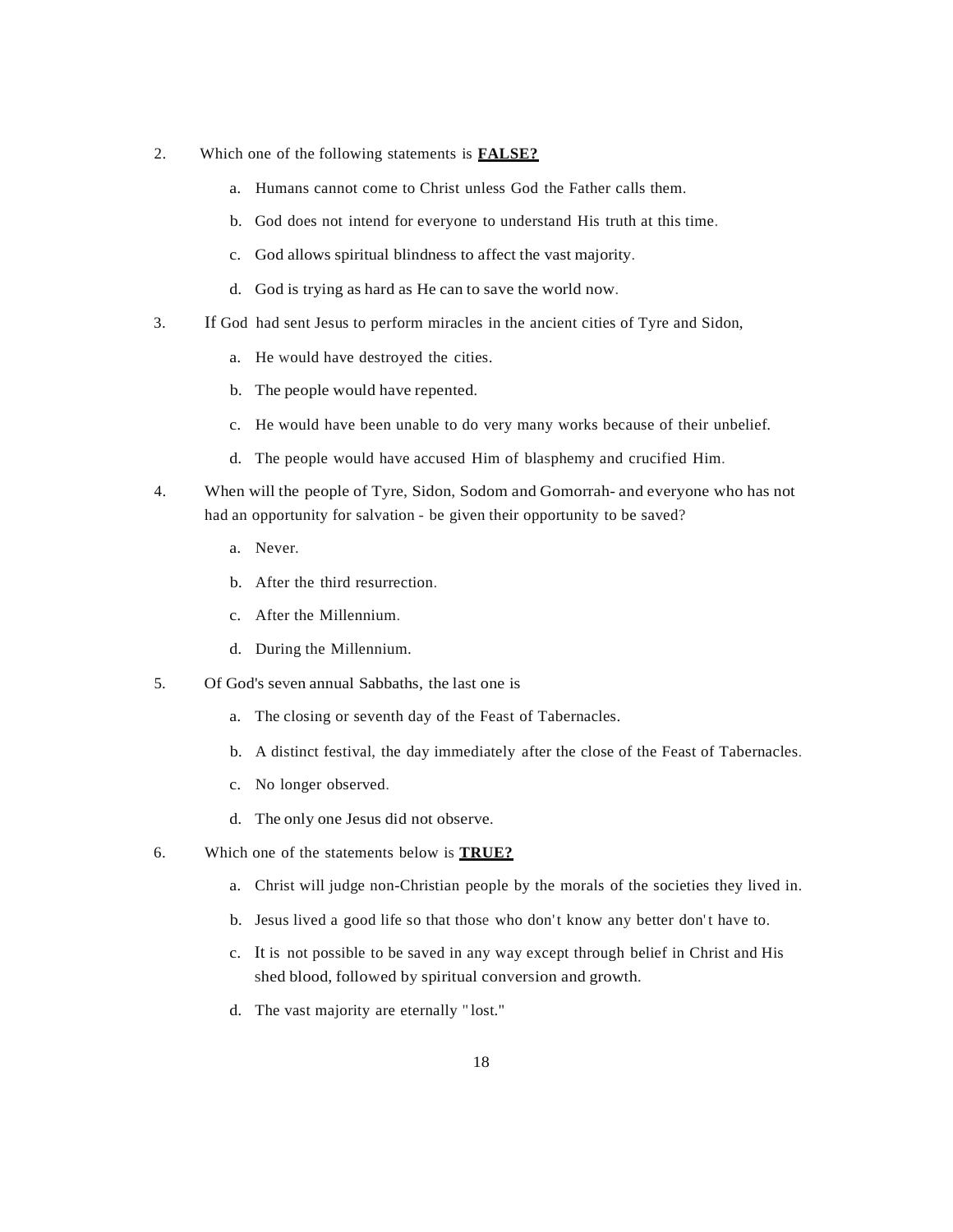- 7. In Paul's day, the majority oflsraelites were
	- a. Blinded to the truth.
	- b. Converted to Christianity.
	- c. Living in Judea.
	- d. Saved through their belief in Judaism.
- 8. Those who are spiritually blinded now
	- a. Will probably be converted before Christ's return.
	- b. Must all be taught the truth before Christ returns.
	- c. Will have a future opportunity for salvation.
	- d. Have committed sins that cannot be forgiven.
- 9. In Revelation 20:5, the phrase "the rest of the dead"
	- a. Refers to those who have not yet heard or understood the true Gospel.
	- b. Is better translated "the sleep of the dead."
	- c. Is a mistranslation; most Greek texts say that the unsaved will be eternally tormented in hell.
	- d. Refers to those who will be in the first resurrection.
- l 0. Jesus spoke of a time of judgment in which peoples who lived in ancient times would
	- a. Rise to be condemned by the Jews of Jesus' time.
	- b. Be tormented for 100 years and finally repent.
	- c. Go to heaven.
	- d. Be resurrected at the same time as the first century Jews.
- 11. Ezekiel's vision of the valley of dry bones
	- a. Pictures the time when unsaved dead will be resurrected to mortal life and offered God's Spirit.
	- b. Is not explained in the Bible.
	- c. Shows that most Israelites are either in heaven or in hell.
	- d. Pictures a resurrection to eternal life.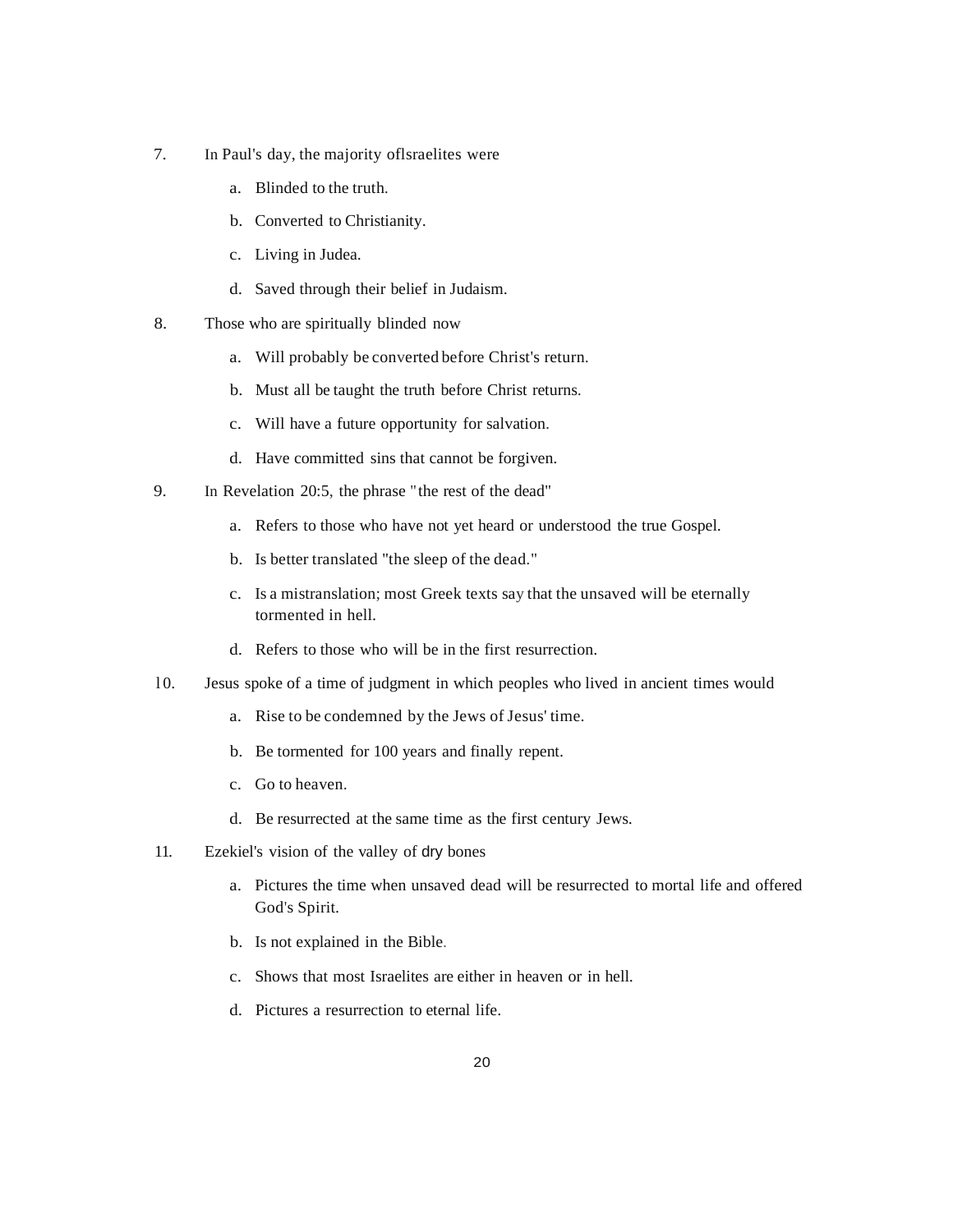- **17.** Why will the people in the second resurrection be allowed a lifetime of experience?
	- a. To demonstrate their evil natures.
	- b. Leaming and building character takes time.
	- c. To suffer the results of their sins.
	- d. Punishment isn't effective unless it lasts for a long time.
- 18. Christ instructed His apostles to observe a memorial of His death
	- a. But He said nothing about His birthday.
	- b. And His birth and resurrection.
	- c. In a communion every Sunday morning.
	- d. But those instructions don't apply to Christians today.
- 19. Which one of the following statements is **FALSE?**
	- a. Christ was not born in December.
	- b. Many Christmas customs originated long before Christ.
	- c. Christmas and its customs have almost nothing to do with Christ's birth.
	- d. Christ is pleased with those who celebrate His birthday by giving gifts to others.
- 20. Christ rose from the grave
	- a. On Sunday morning, just as He said He would.
	- b. And Easter celebrates this very year.
	- c. On a Saturday, three days and three nights after His burial on a Wednesday.
	- d. Not at the moment He said He would, but He is the Messiah, nevertheless.
- 21. What does God say about adopting ancient customs to worship Him?
	- a. It was forbidden in the Old Testament, but it doesn't matter today.
	- b. We should be careful to give Christian meanings to old customs.
	- c. It's probably all right because most everyone does it.
	- d. He says "Learn not the way of the heathen" and "Thou shalt not do so unto the LORD thy God."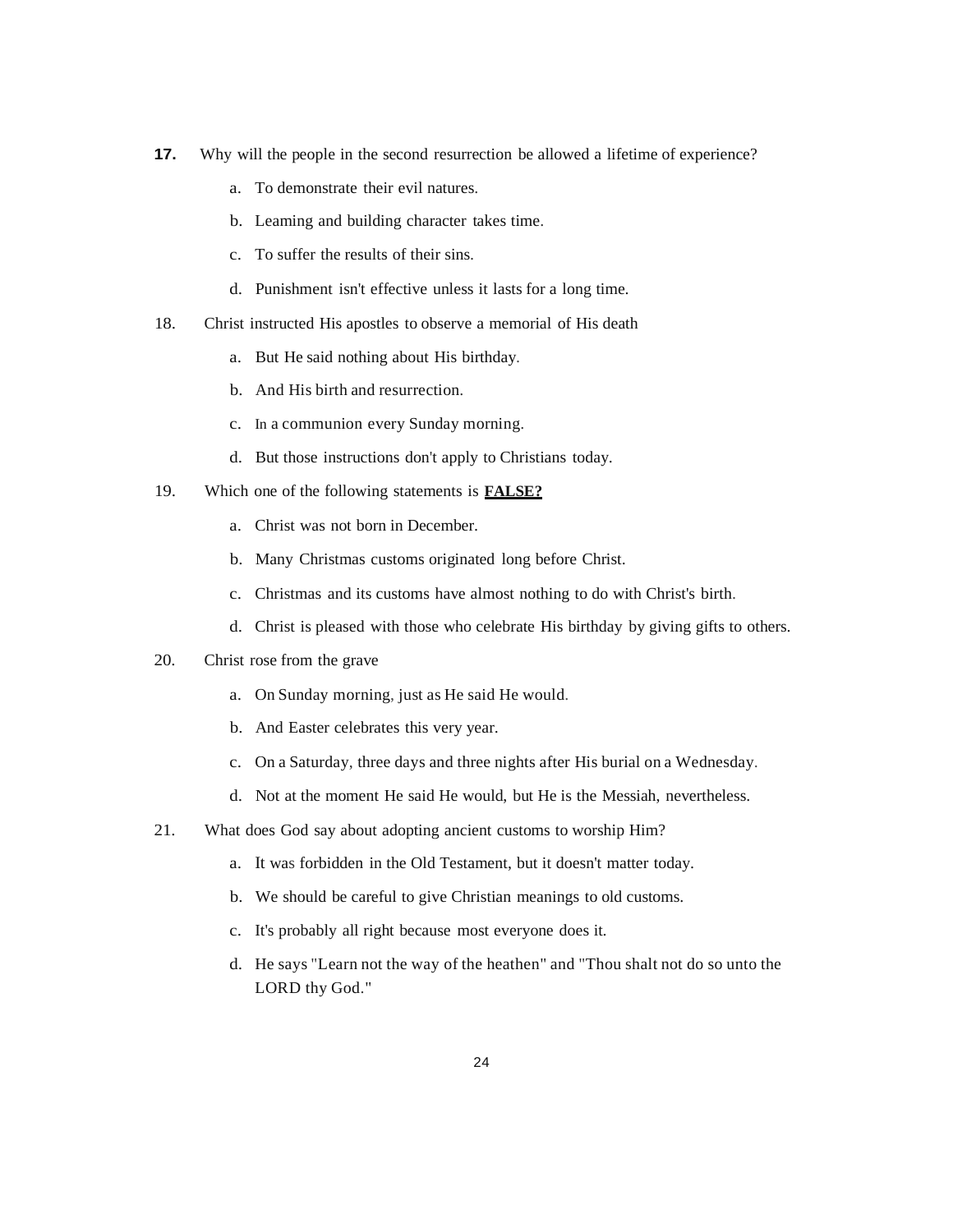- **12.** In Revelation 20:12, the " books" that are opened are
	- a. Used to eternally condemn the unrighteous.
	- b. The books of the Bible opened to the understanding of the people.
	- c. Found to be empty, corresponding to the people's empty lives.
	- d. Filled with a listing of the people's sins.
- 13. In addition to the "books," what else will be opened during the Great White Throne Judgment period?
	- a. The dates of Dante's inferno.
	- b. The gates of heaven.
	- c. The Book of Life.
	- d. All of the above.
- 14. Which of the statements below is **FALSE?**
	- a. By the end of the Millennium, all who can be saved will have been saved.
	- b. God judges His people by evaluating how well they live by His written Word.
	- c. During the coming judgment period, people will be required to act on the knowledge God will give them.
	- d. During the coming judgment period, people will be given time to learn to choose righteousness.
- 15. The people who will rise in the second resurrection will learn that
	- a. They are guilty of sin.
	- b. They deserve the death penalty.
	- c. Jesus Christ has paid the penalty of sin for them, if they accept Him as Savior.
	- d. All of the above.
- 16. When people in the second resurrection are taught the truth, they will
	- a. Generally, reject it and stubbornly insist on living Satan's way.
	- b. Never think to compare the truth with what society had been taught during the first 6,000 years of human experience.
	- c. Be offered the spirit of repentance.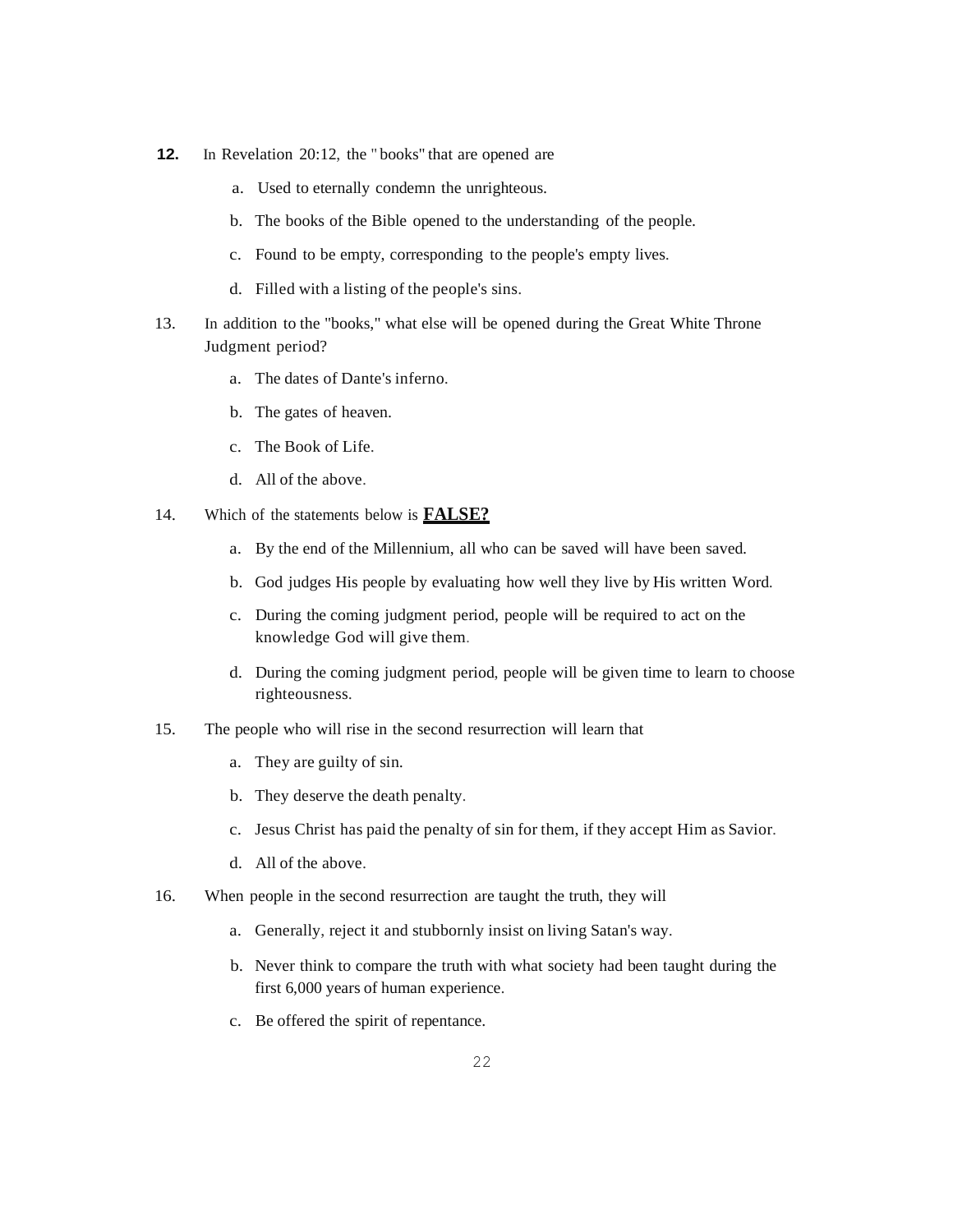- 22. Which one of the statements below is **FALSE?**
	- a. An unforgiveablesin involves the attitude in which a person refuses to repent, even though he knows God's way.
	- b. Those brought back to life in the final resurrection will repent of their sins.
	- c. In the second resurrection, people will be given an opportunity to repent.
	- d. God will forgive any sin that is repented of.
- 23. What will happen to those who will appear in the third resurrection?
	- a. Actually, there will not be a third resurrection.
	- b. Sinners will be eternally tormented in hell.
	- c. Unrepentant sinners will be thrown into the lake of fire to be consumed, their lives terminated forever.
	- d. They will be given eternal life in the new Jerusalem.
- 24. After the surface of the earth is baptized with fire,
	- a. The new Jerusalem will come to earth and become the headquarters of the universe-ruling Family of God.
	- b. God's people will all go to heaven to live at ease for eternity.
	- c. Everyone will weep, lamenting the destruction.
	- d. The planet will remain a charred relic a monument to the results of sin.
- 25. True Christians observe God's Holy Days each year
	- a. To be reminded annually of their part in God's Master Plan.
	- b. In obedience to God's commands.
	- c. To learn more about God's plan of salvation.
	- d. All of the above.